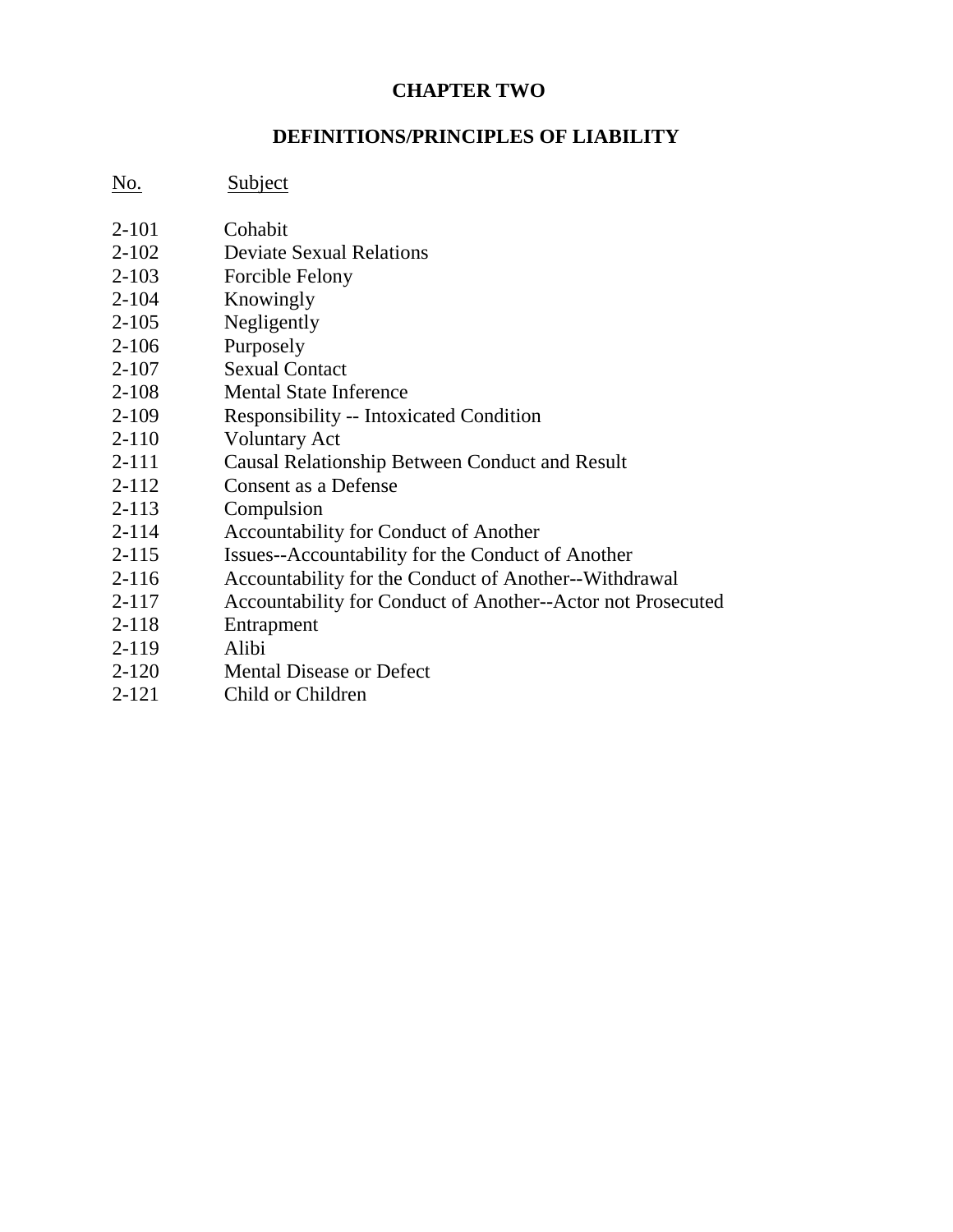# INSTRUCTION NO. **[2-101]**

# **[Cohabit]**

"Cohabit" means to live together under the representation of being married.

GIVEN:\_\_\_\_\_\_\_\_\_\_\_\_\_\_\_\_\_\_\_\_\_\_\_\_\_\_\_\_\_\_\_\_\_\_ DISTRICT JUDGE

SOURCE: MCJI 2-101 (2009)

Plaintiff's Proposed Instruction No. Defendant's Proposed Instruction No.

Given as Instruction No. \_\_\_\_\_\_\_\_ Refused \_\_\_\_\_\_\_ Withdrawn\_\_\_\_\_\_\_ By\_\_\_\_\_\_\_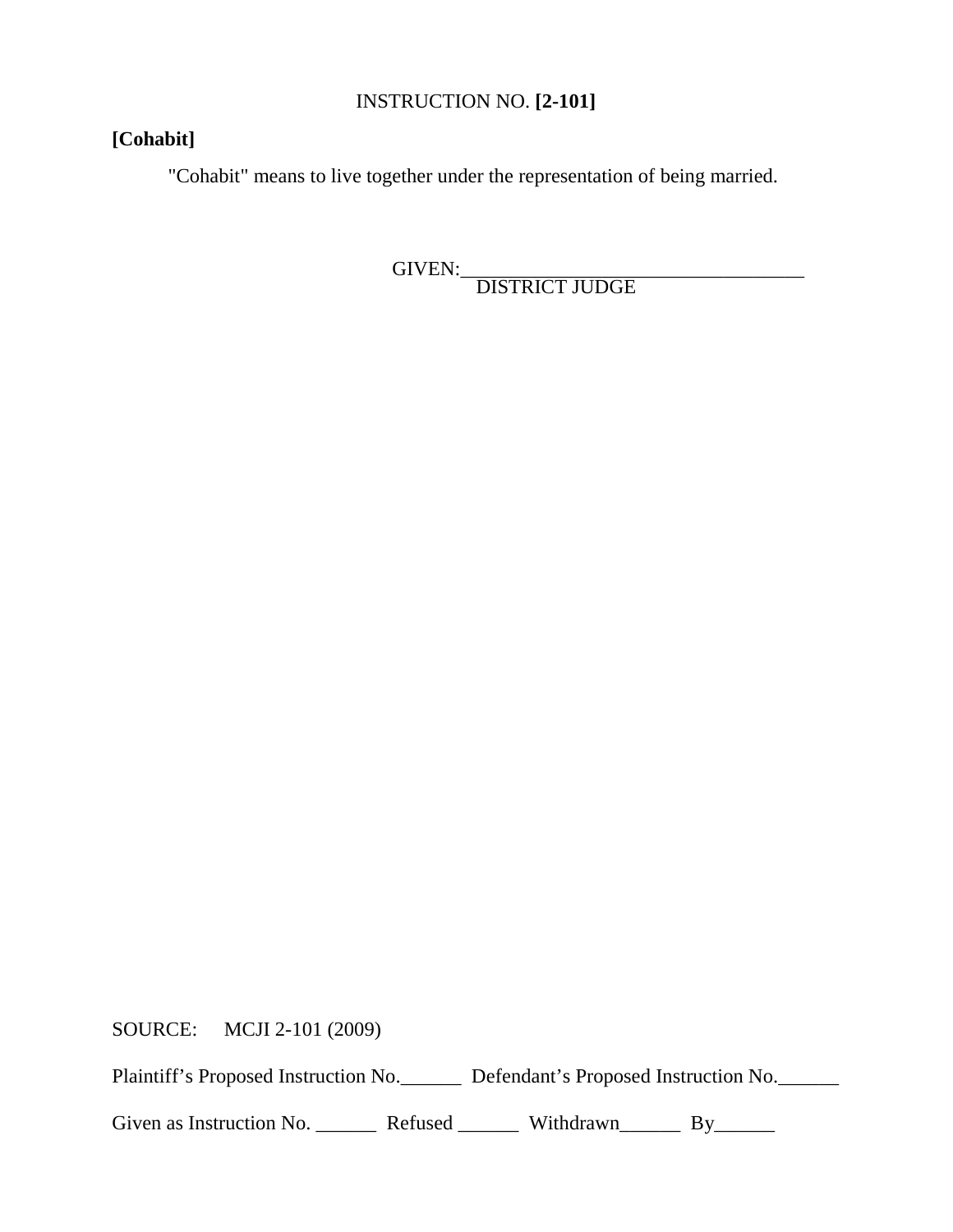# **[Cohabit, No. 2-101, 2009, Source and Comment]**

- SOURCE: MCA § 45-2-101(7) (2007).
- COMMENT: Cite as MCJI 2-101.This instruction should be given with Instruction No. 5-126 whenever the incest charged is based on a prohibited cohabitation.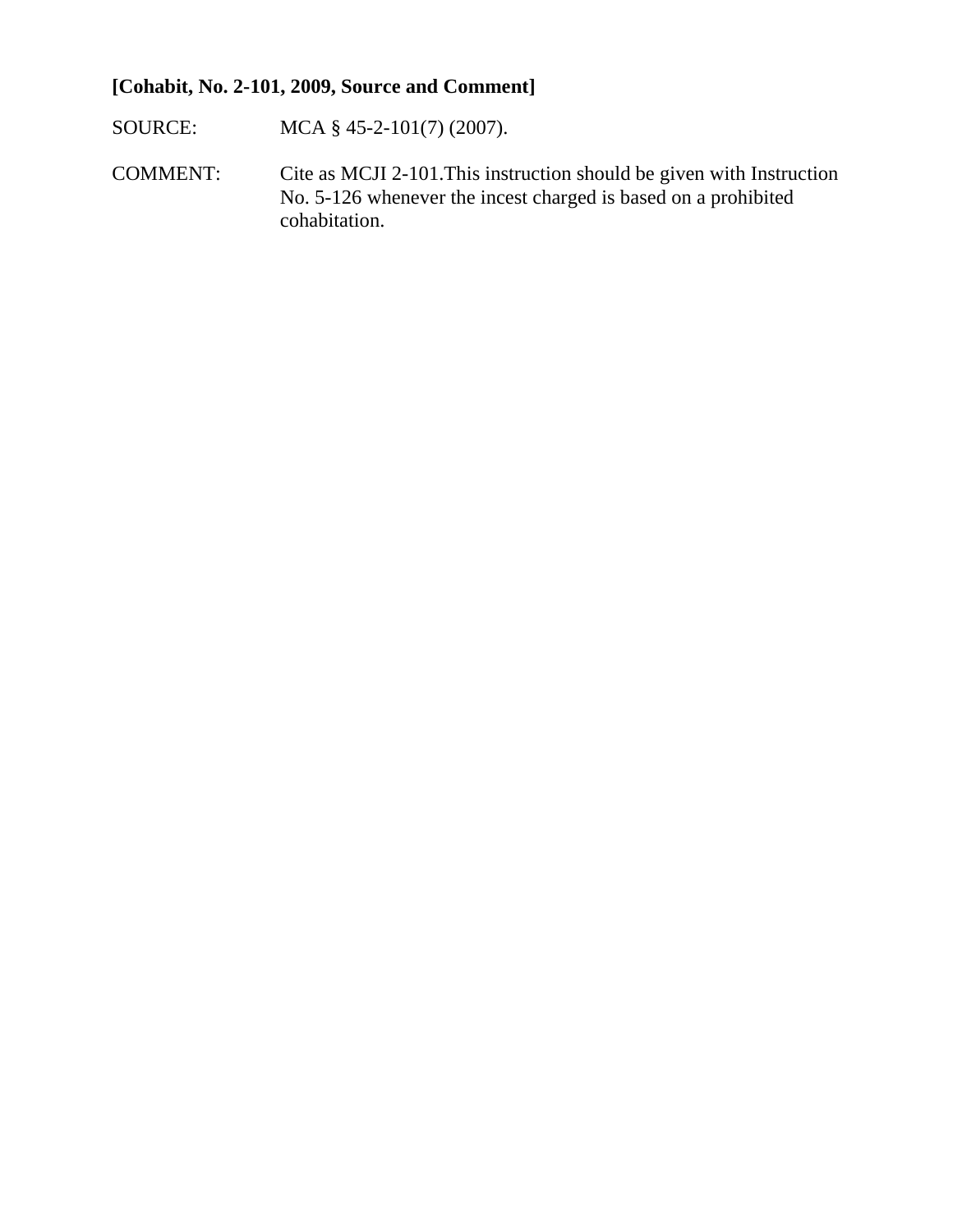# INSTRUCTION NO. **[2-102]**

# **[Deviate Sexual Relations]**

"Deviate sexual relations" means any form of sexual intercourse with an animal.

GIVEN:\_\_\_\_\_\_\_\_\_\_\_\_\_\_\_\_\_\_\_\_\_\_\_\_\_\_\_\_\_\_\_\_\_\_ DISTRICT JUDGE

SOURCE: MCJI 2-102 (2009)

Plaintiff's Proposed Instruction No. Defendant's Proposed Instruction No.

Given as Instruction No. \_\_\_\_\_\_\_\_ Refused \_\_\_\_\_\_\_\_ Withdrawn\_\_\_\_\_\_\_ By\_\_\_\_\_\_\_\_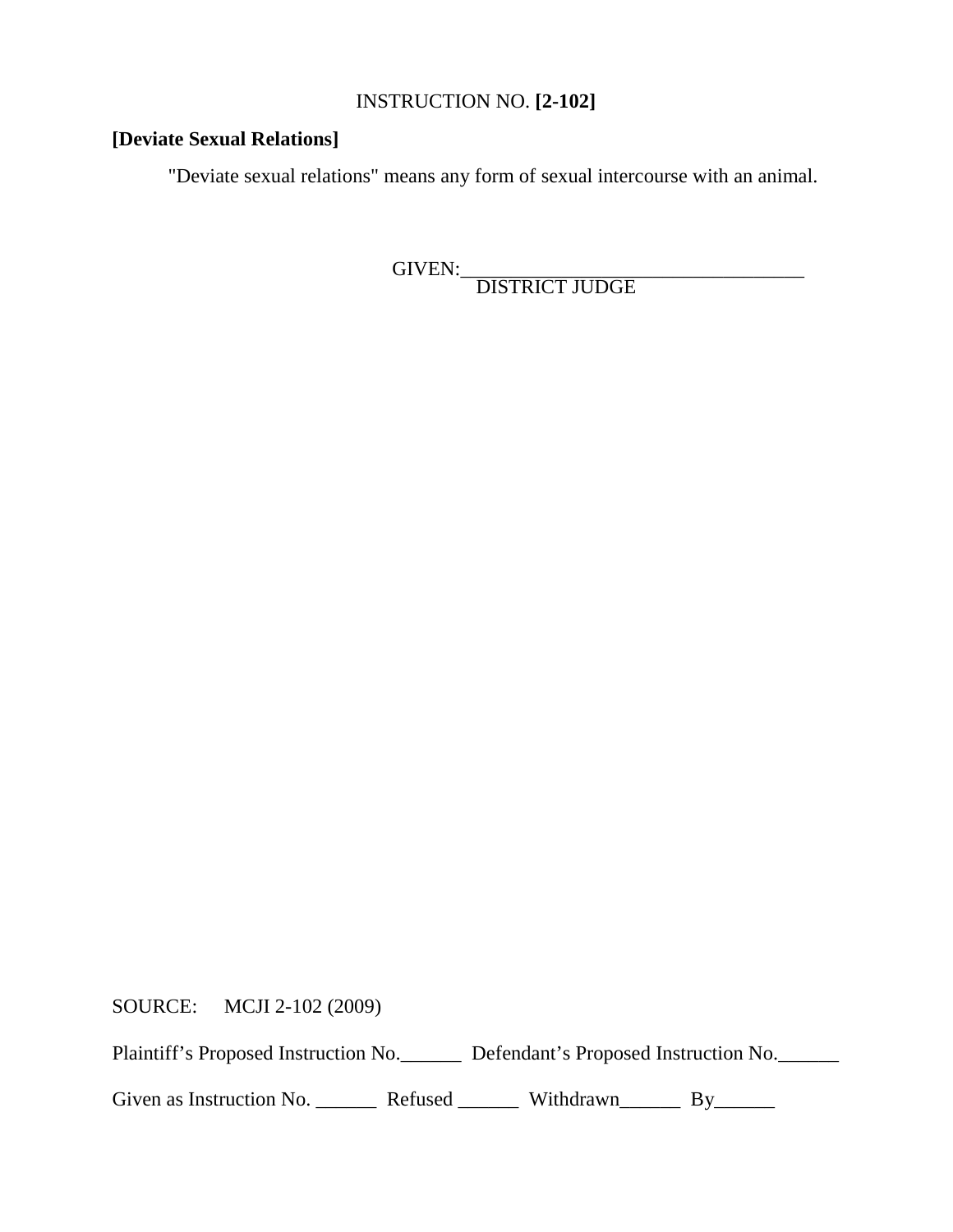# **[Deviate Sexual Relations, No. 2-102, 2009, Source and Comment]**

SOURCE: MCA § 45-2-101(21) (2007).

COMMENT: Cite as MCJI 2-102.This instruction should be given with Instruction No. 5-125 and 5-125(a). After the Montana Supreme Court decision in *Gryczan v. State,* 283 Mont. 433, 942 P.2d 112 (1997), holding that criminalizing sexual contact or sexual intercourse between two persons of the same sex violates Montana's constitutional right of privacy, the Commission removed that portion from the instruction.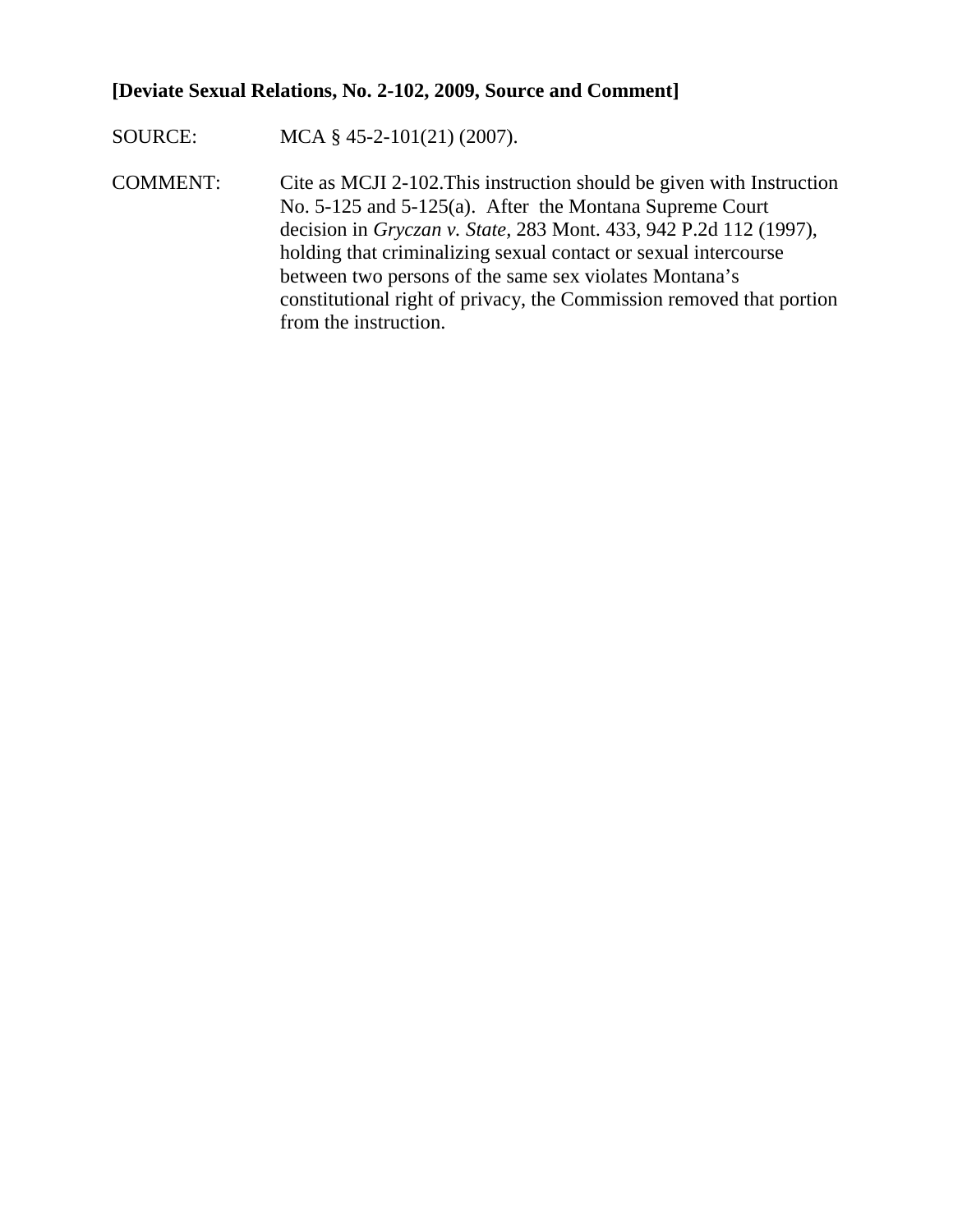# INSTRUCTION NO. **[2-103]**

# **[Forcible Felony]**

"Forcible felony" means a felony that involves the use or threat of physical force or violence against any individual.

GIVEN:\_\_\_\_\_\_\_\_\_\_\_\_\_\_\_\_\_\_\_\_\_\_\_\_\_\_\_\_\_\_\_\_\_\_ DISTRICT JUDGE

SOURCE: MCJI 2-103 (2009)

Plaintiff's Proposed Instruction No. Defendant's Proposed Instruction No.

Given as Instruction No. \_\_\_\_\_\_\_\_ Refused \_\_\_\_\_\_\_ Withdrawn\_\_\_\_\_\_\_ By\_\_\_\_\_\_\_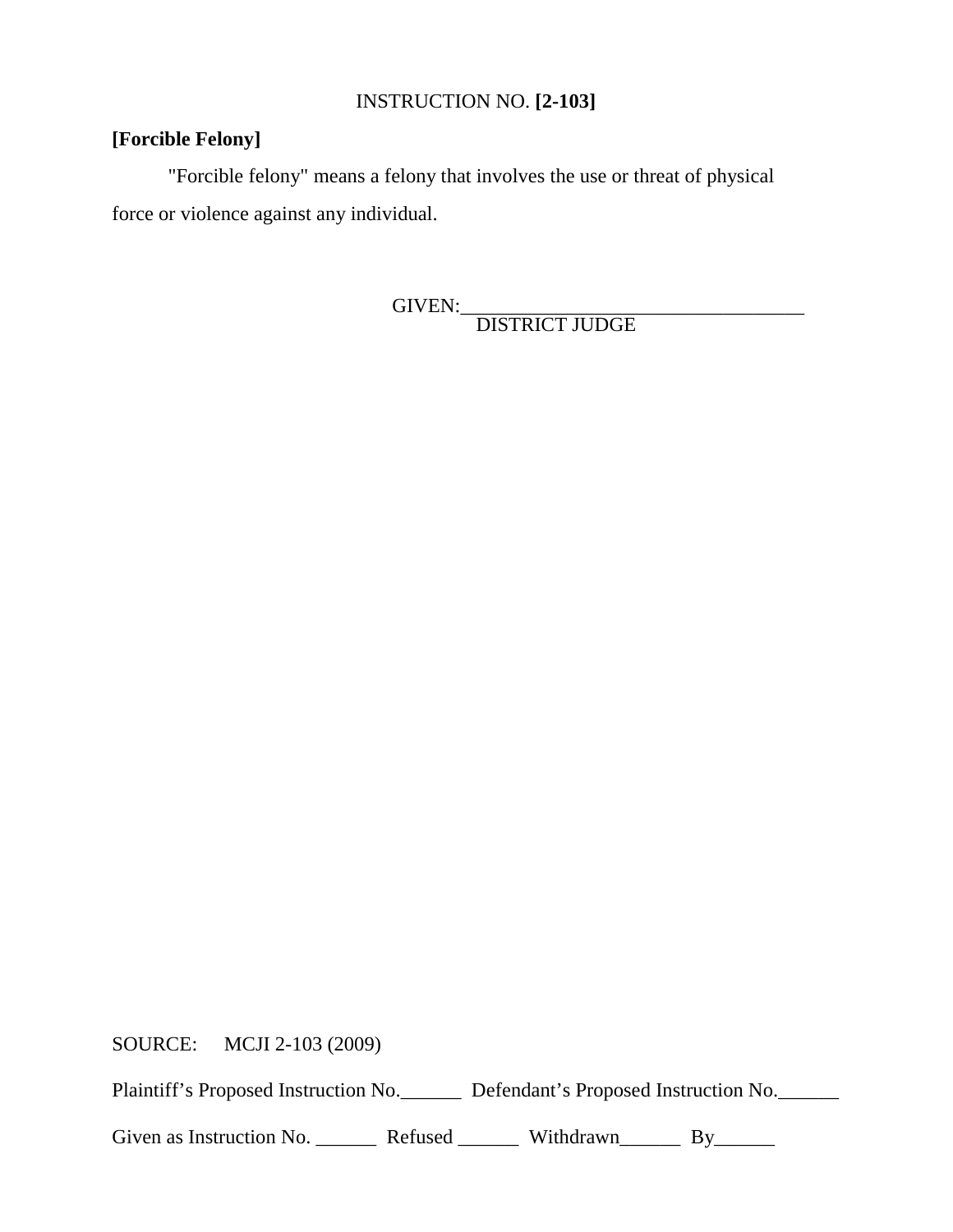#### **[Forcible Felony, No. 2-103, 2009, Source and Comments]**

SOURCE: MCA § 45-2-101(24) (2007).

COMMENT: Cite as MCJI 2-103.This definition first occurs in the code as part of the general definitions section. It is also duplicated in MCA § 45-3- 101(2) (2007) because it is used extensively throughout that chapter.

> The definition of "forcible felony" presents the problem because the definition itself states that the offense is a "felony." The Montana Supreme Court has ruled it improper to refer to an offense as a felony or misdemeanor. See also, *State v. Brodniak*, 221 Mont. 212, 718 P.2d 322 (1986). The Commission defers to the Legislature's decision to use such a definition.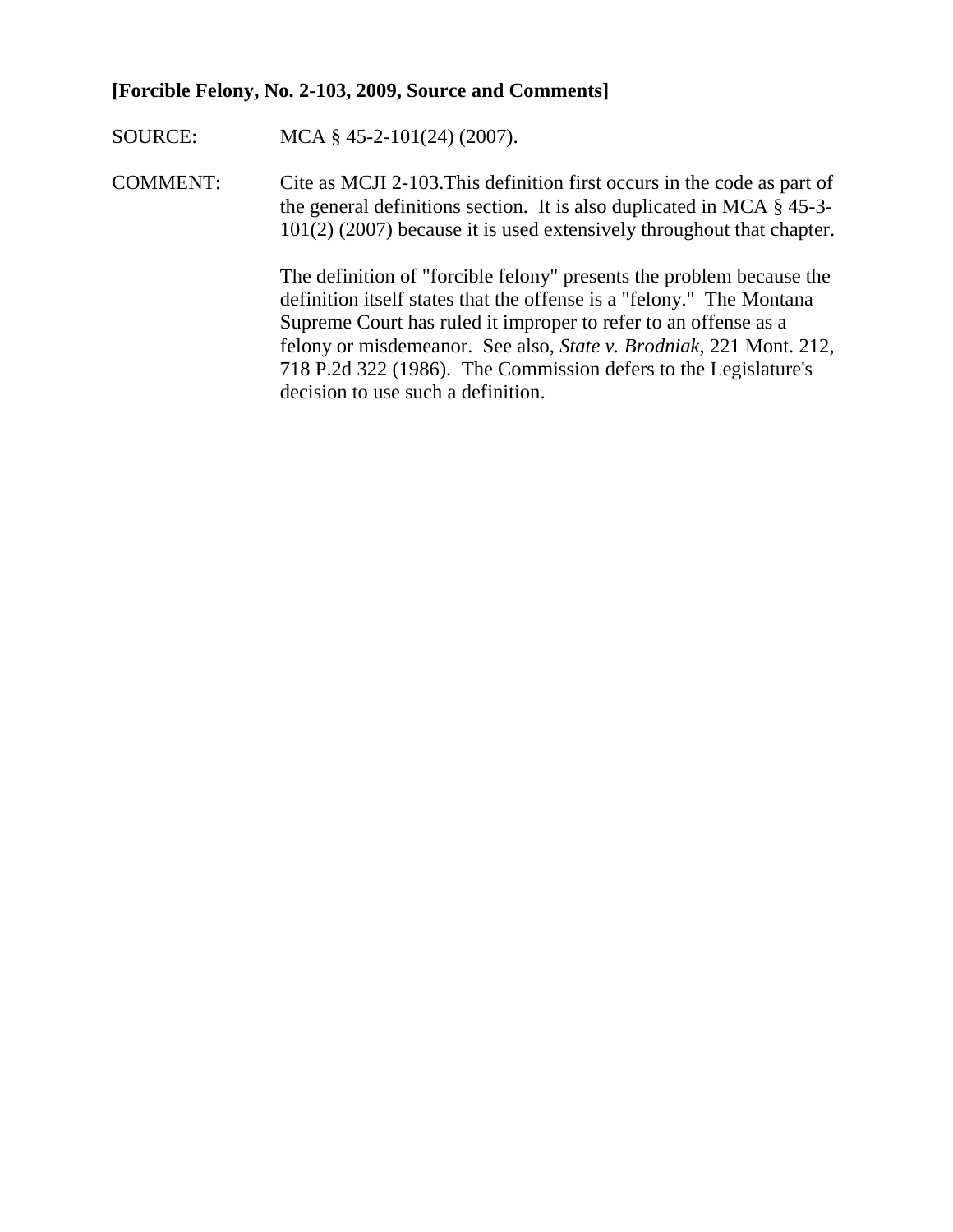## INSTRUCTION NO. **[2-104]**

# **[Knowingly]**

A person acts knowingly:

**[when the person is aware of his or her conduct]** 

OR

**[with respect to a specific circumstance defined by an offense, when the person is aware of that circumstance.]** 

OR

**[when the person is aware there exists the high probability that the person's conduct will cause a specific result]**

OR

**[with respect to a specific fact, when the person is aware of a high probability of that fact's existence].**

GIVEN:\_\_\_\_\_\_\_\_\_\_\_\_\_\_\_\_\_\_\_\_\_\_\_\_\_\_\_\_\_\_\_\_\_\_ DISTRICT JUDGE

SOURCE: MCJI 2-104 (2009)

Plaintiff's Proposed Instruction No. Defendant's Proposed Instruction No.

Given as Instruction No. \_\_\_\_\_\_\_\_ Refused \_\_\_\_\_\_\_ Withdrawn\_\_\_\_\_\_ By\_\_\_\_\_\_\_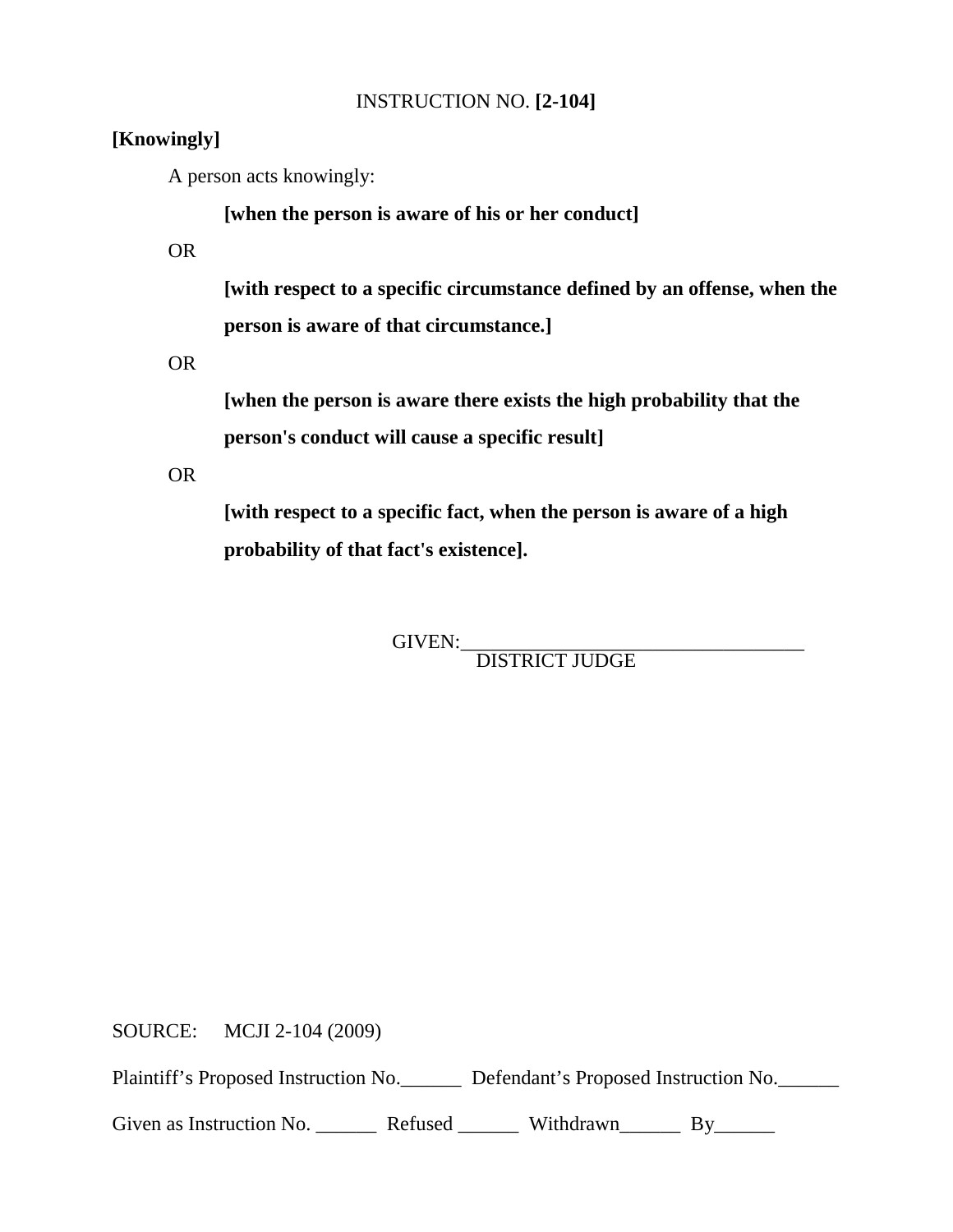#### **[Knowingly, No. 2-104, 2009, Source and Comments]**

SOURCE: MCA § 45-2-101(35) (2007).

COMMENT: Cite as MCJI 2-104.

CAUTION: Purposely and Knowingly

Based on the Montana Supreme Court decisions in *State v. Rothacher*, 272 Mont. 303, 901 P.2d 82 (1995); *State v. Lambert*, 280 Mont. 231, 929 P.2d 846 (1996); and *State v. Patton*, 280 Mont. 278, 930 P.2d 635 (1996); the Commission believes that it is no longer acceptable to instruct on the mental states of purposely or knowingly by listing each of the alternative subsections, thus allowing the jury to select that which it believes is most applicable. If the crime is a "result" oriented crime, you should define the mental state with the subsection that relates to a result. For example, if the crime is deliberate homicide, purposely should be defined as: "...a person acts purposely with respect to a result if it is the person's conscious object to cause that result." Likewise, in the same situation, knowingly should be defined as: "A person acts knowingly with respect to the result of conduct described by a statute defining an offense when the person is aware that it is highly probable that the result will be caused by the person's conduct."

For an example of a statute which requires a particular circumstance, see Accidents Involving Death or Personal Injuries, MCA § 61-7- 103 (2007) which requires that an accident result in personal injury or death. See also, *State v. Stafford*, 208 Mont. 324, 678 P.2d 644 (1984), which required the State to prove knowledge that the accident resulted in personal injury or death.

See also, *State v. Azure*, 329 Mont. 536, 125 P.3d 1116 (2005), which essentially reaffirms the holding in *State v. Lambert,* that only a single applicable subsection should be given.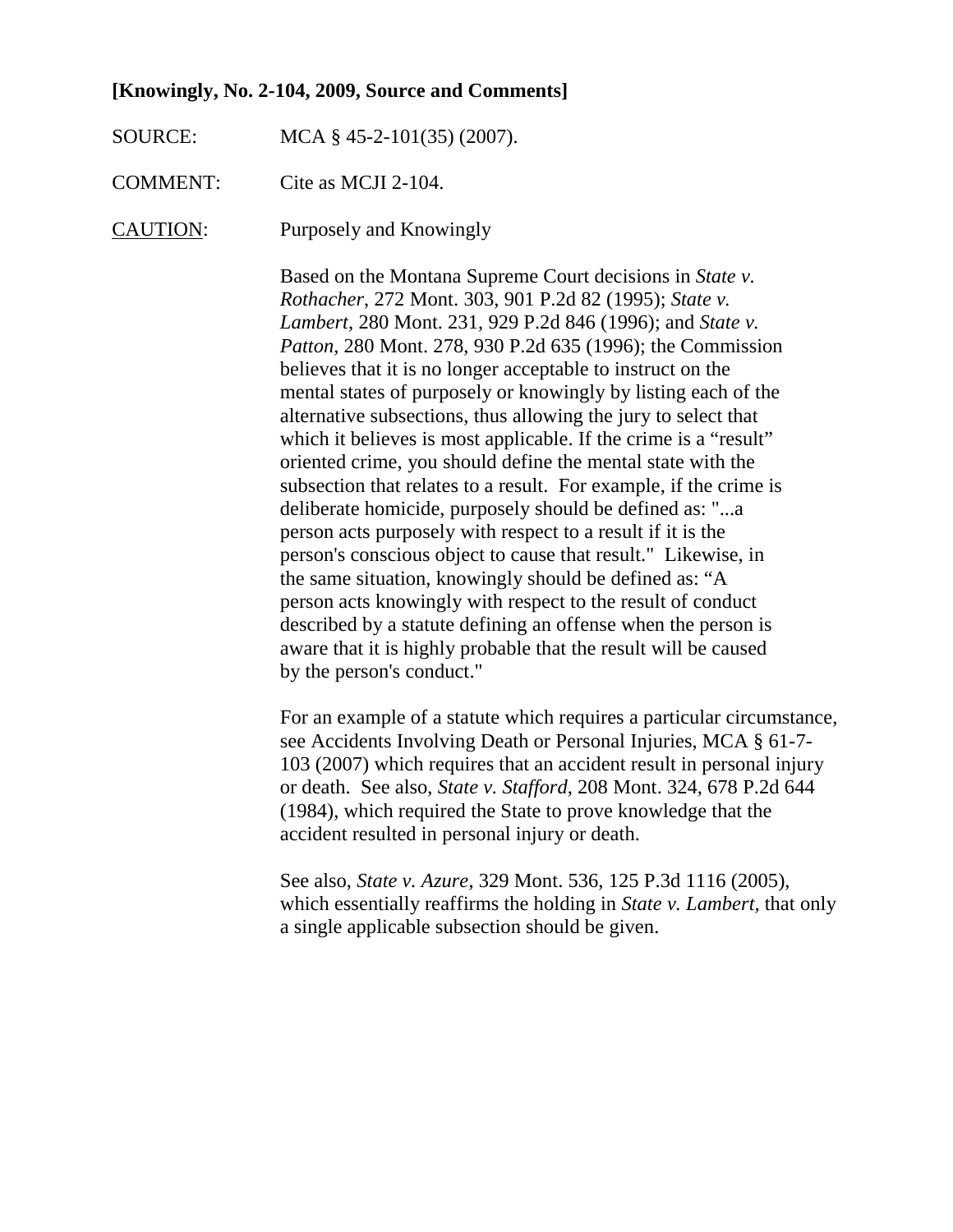#### INSTRUCTION NO. **[2-105]**

# **[Negligently]**

A person acts negligently when an act is done with a conscious disregard of the risk, or when the person should be aware of the risk by **[***here insert applicable conduct related to the case***]**.

The risk must be of a nature and degree that to disregard it involves a gross deviation from the standard of conduct that a reasonable person would observe in the actor's situation. "Gross deviation" means a deviation that is considerably greater than lack of ordinary care.

GIVEN:\_\_\_\_\_\_\_\_\_\_\_\_\_\_\_\_\_\_\_\_\_\_\_\_\_\_\_\_\_\_\_\_\_\_ DISTRICT JUDGE

SOURCE: MCJI 2-105 (2009)

Plaintiff's Proposed Instruction No. Defendant's Proposed Instruction No.

Given as Instruction No. \_\_\_\_\_\_\_\_ Refused \_\_\_\_\_\_\_ Withdrawn\_\_\_\_\_\_\_ By\_\_\_\_\_\_\_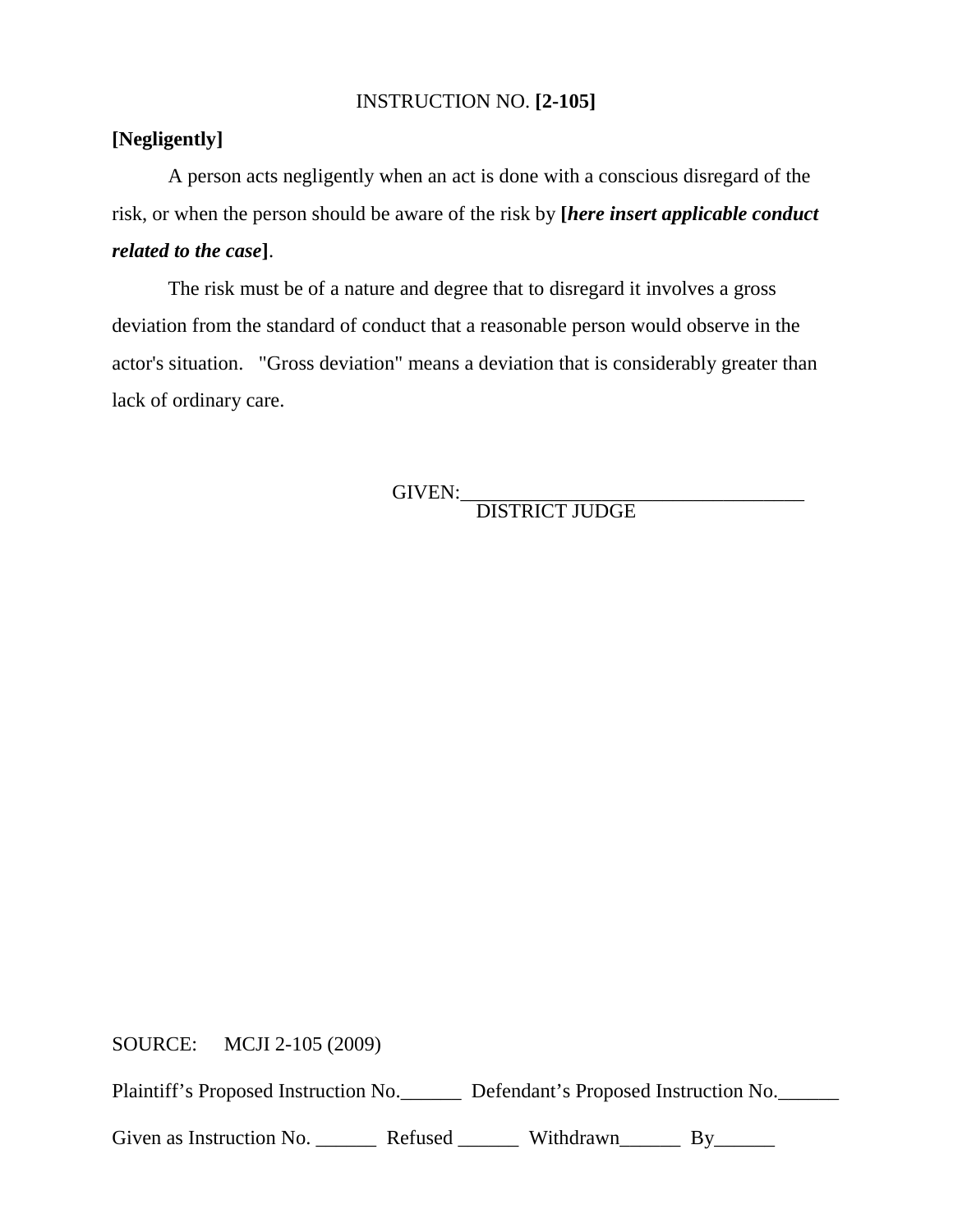# **[Negligently, No. 2-105, 2009, Source and Comment]**

SOURCE: MCA § 45-2-101(43) (2007).

COMMENT: Cite as MCJI 2-105.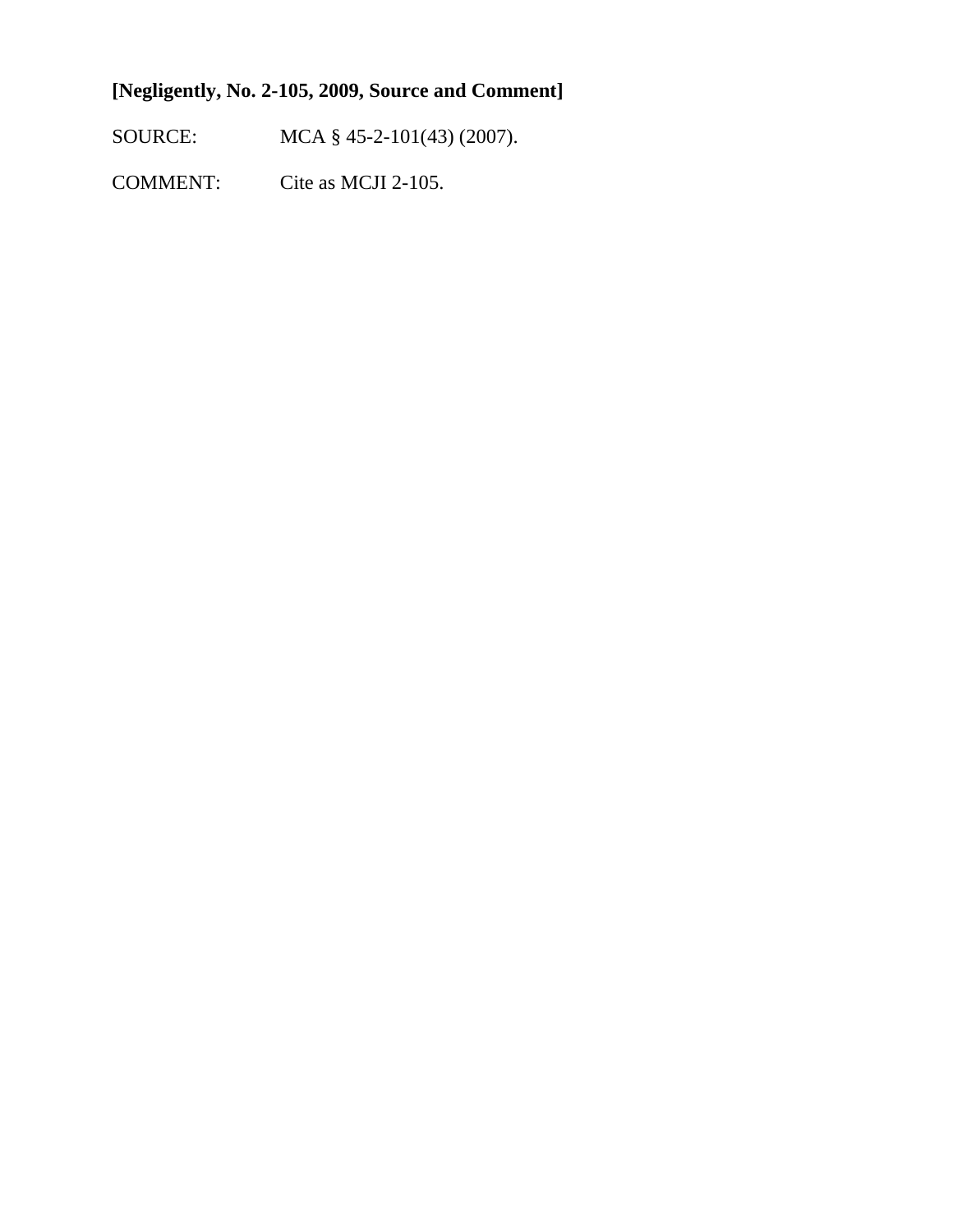# INSTRUCTION NO. **[2-106]**

# **[Purposely]**

A person acts purposely when it is the person's conscious object:

# **[to engage in conduct of that nature]**

OR

**[to cause such a result]**.

GIVEN:\_\_\_\_\_\_\_\_\_\_\_\_\_\_\_\_\_\_\_\_\_\_\_\_\_\_\_\_\_\_\_\_\_\_ DISTRICT JUDGE

SOURCE: MCJI 2-106 (2009)

Plaintiff's Proposed Instruction No. Defendant's Proposed Instruction No.

Given as Instruction No. \_\_\_\_\_\_\_\_ Refused \_\_\_\_\_\_\_ Withdrawn\_\_\_\_\_\_\_ By\_\_\_\_\_\_\_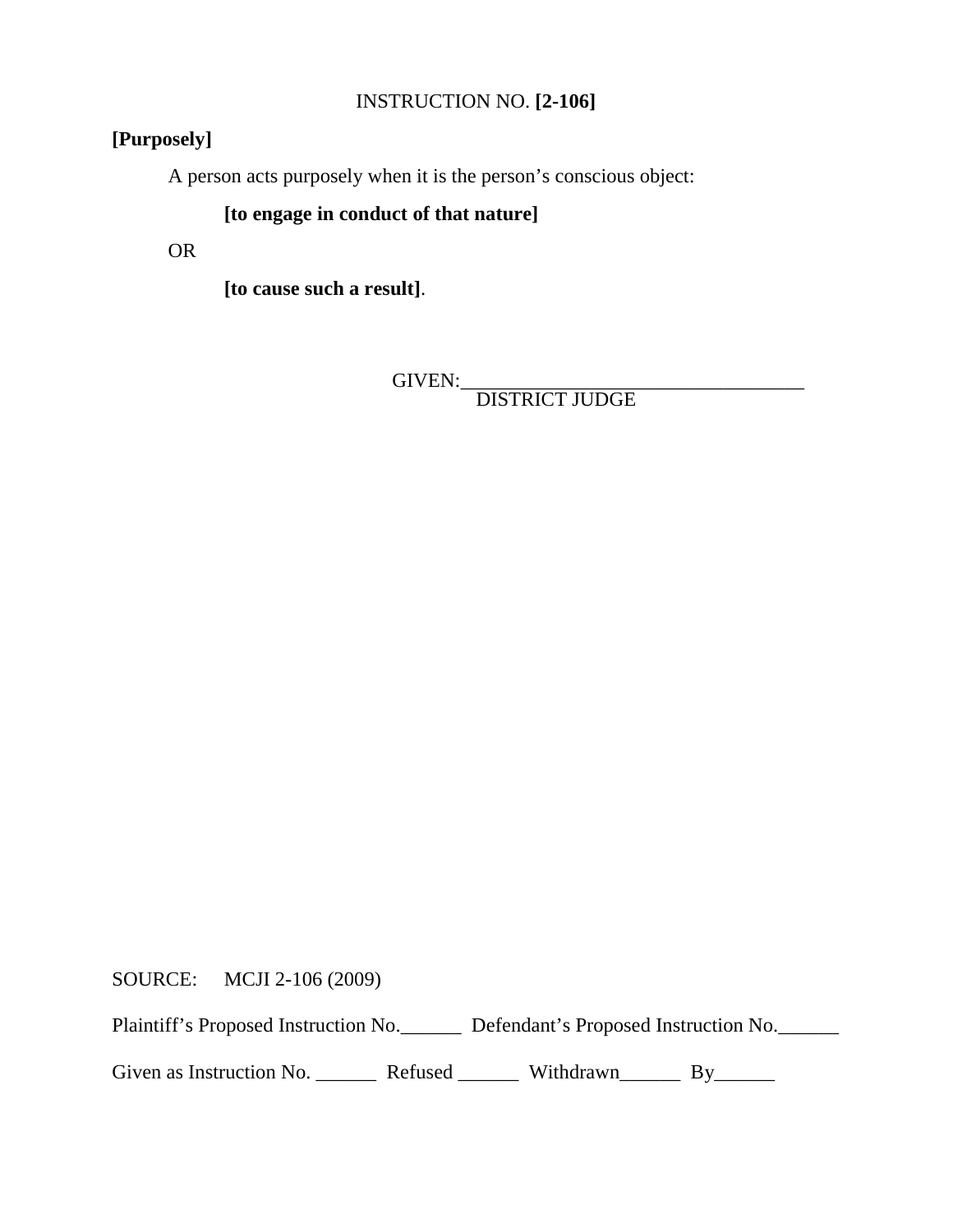#### **[Purposely, No. 2-106, 2009, Source and Comment]**

- SOURCE: MCA § 45-2-101(65) (2007).
- COMMENT: Cite as MCJI 2-106.
- CAUTION: Purposely and Knowingly.

Based on the Montana Supreme Court decisions in *State v. Rothacher*, 272 Mont. 303, 901 P.2d 82 (1995); *State v. Lambert*, 280 Mont. 231, 929 P.2d 846 (1996); and *State v. Patton*, 280 Mont. 278, 930 P.2d 635 (1996), the Commission believes that it is no longer acceptable to instruct on the mental states of purposely or knowingly by listing each of the alternative subsections, thus allowing the jury to select that which it believes is most applicable. If the crime is a "result" oriented crime, you should define the mental state with the subsection that relates to a result. For example, if the crime is deliberate homicide, purposely should be defined as "...a person acts purposely with respect to a result if it is the person's conscious object to cause that result." Knowingly should be defined as: "A person acts knowingly with respect to the result of conduct described by a statute defining an offense when the person is aware that it is highly probable that the result will be caused by the person's conduct."

For an example of a statute which requires a particular circumstance, see Accidents Involving Death or Personal Injuries, MCA 61-7-103 (2007) which requires that an accident result in personal injury or death. See also, *State v. Stafford*, 208 Mont. 324, 678 P.2d 644 (1984), which required the State to prove knowledge that the accident resulted in personal injury or death.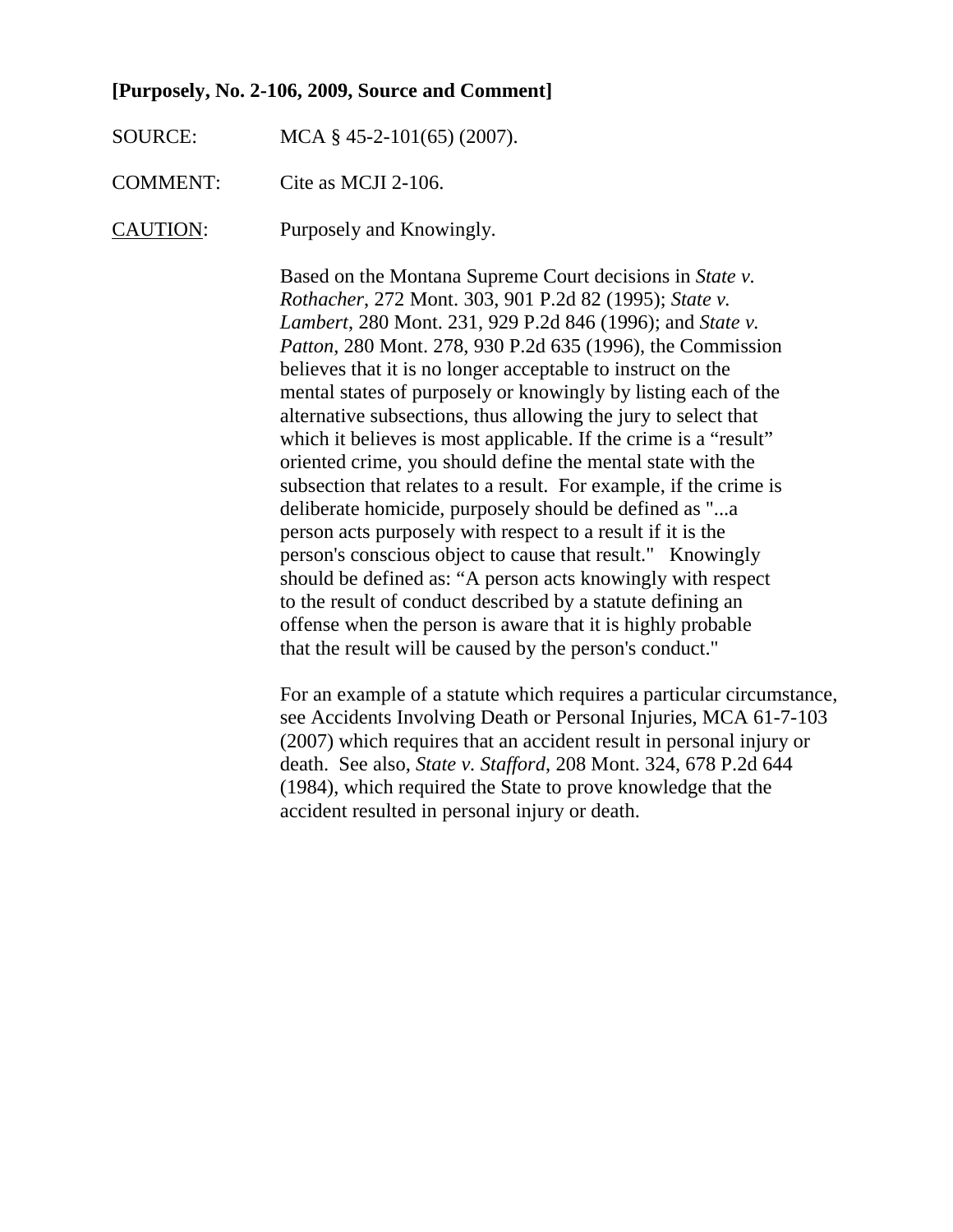#### INSTRUCTION NO. **[2-107]**

# **[Sexual Contact]**

"Sexual Contact means touching of the sexual or other intimate parts of the person of another, directly or through clothing, in order to knowingly or purposely:

**[cause bodily harm to or humiliate, harass, or degrade another]**

# OR

**[arouse or gratify the sexual response or desire of either party]**.

GIVEN:\_\_\_\_\_\_\_\_\_\_\_\_\_\_\_\_\_\_\_\_\_\_\_\_\_\_\_\_\_\_\_\_\_\_ DISTRICT JUDGE

SOURCE: MCJI 2-107 (2009)

Plaintiff's Proposed Instruction No. Defendant's Proposed Instruction No.

Given as Instruction No. \_\_\_\_\_\_\_ Refused \_\_\_\_\_\_\_ Withdrawn\_\_\_\_\_\_ By\_\_\_\_\_\_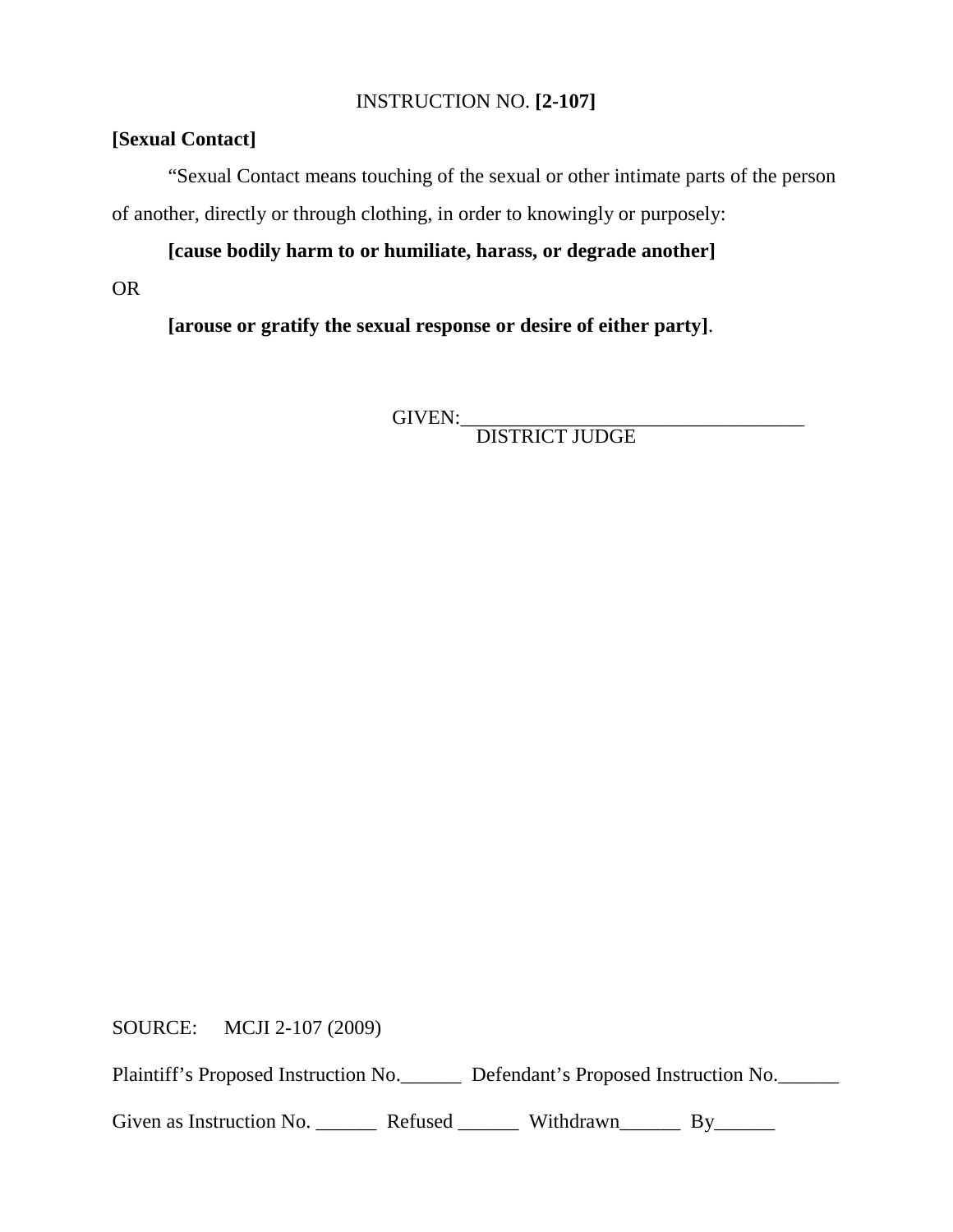#### **[Sexual Contact, No. 2-107, 2009, Source and Comment]**

SOURCE: MCA § 45-2-101(67) (2007).

COMMENT: Cite as MCJI 2-107. This instruction should be given whenever sexual contact" is used in another instruction. See *State v. Weese*, 189 Mont. 464, 616 P.2d 371 (1980), for definition of term "sexual or other intimate parts."

> The definition was amended in 1999 to include touching through clothing, and expanded to include the two optional subsections included in the bracketed language. Select the provision that is most applicable to the facts of the case.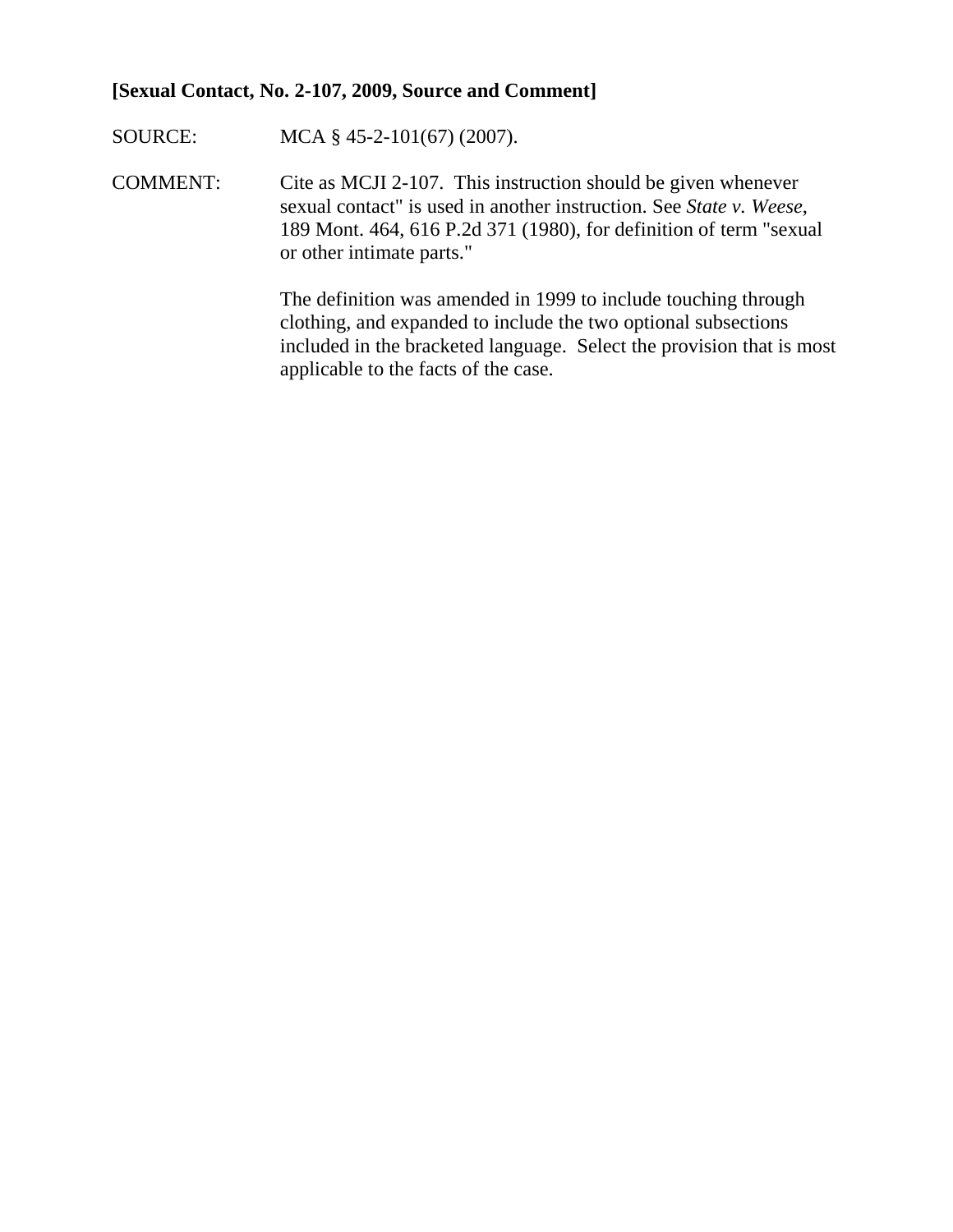#### INSTRUCTION NO. **[2-108]**

## **[Mental State Inference]**

Purpose and knowledge ordinarily may not be proved directly because there is no way of fathoming or scrutinizing the operations of the human mind. But you may infer the Defendant's state of mind, including his/her purpose and knowledge, from the Defendant's acts and all other facts and circumstances in evidence which indicate his/her state of mind.

GIVEN:\_\_\_\_\_\_\_\_\_\_\_\_\_\_\_\_\_\_\_\_\_\_\_\_\_\_\_\_\_\_\_\_\_\_ DISTRICT JUDGE

SOURCE: MCJI 2-108 (2009)

Plaintiff's Proposed Instruction No. Defendant's Proposed Instruction No.

Given as Instruction No. \_\_\_\_\_\_\_\_ Refused \_\_\_\_\_\_\_ Withdrawn\_\_\_\_\_\_\_ By\_\_\_\_\_\_\_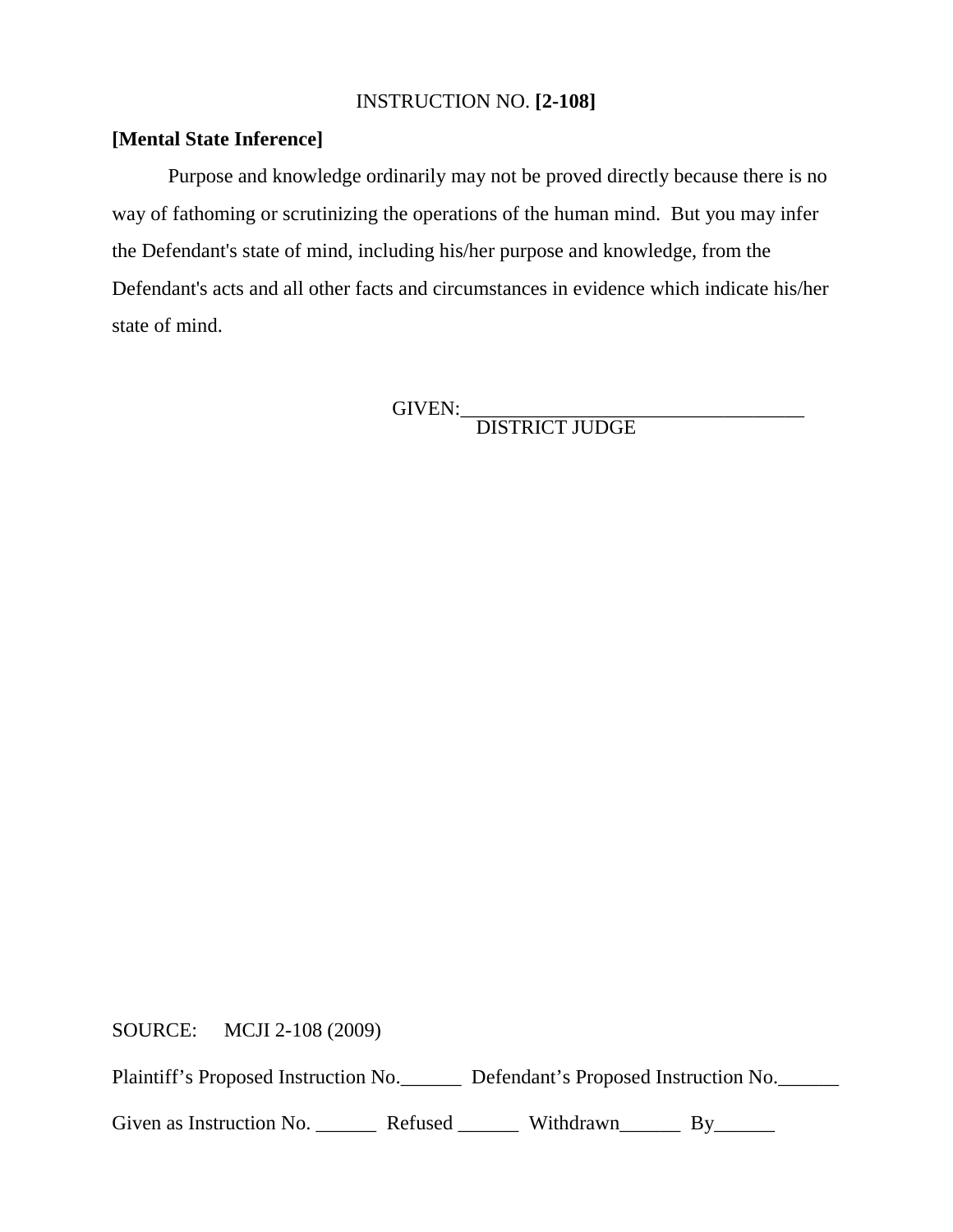# **[Mental State Inference, No. 2-108, 2009, Source and Comment]**

SOURCE: *State v Arthun*, 274 Mont. 82, 906 P.2d 216 (1995); *State v Hall*, 249 Mont. 366, 816 P.2d 438 (1991); *State v. Rathbun*, 317 Mont. 66, 75 P.3d 334 (2003).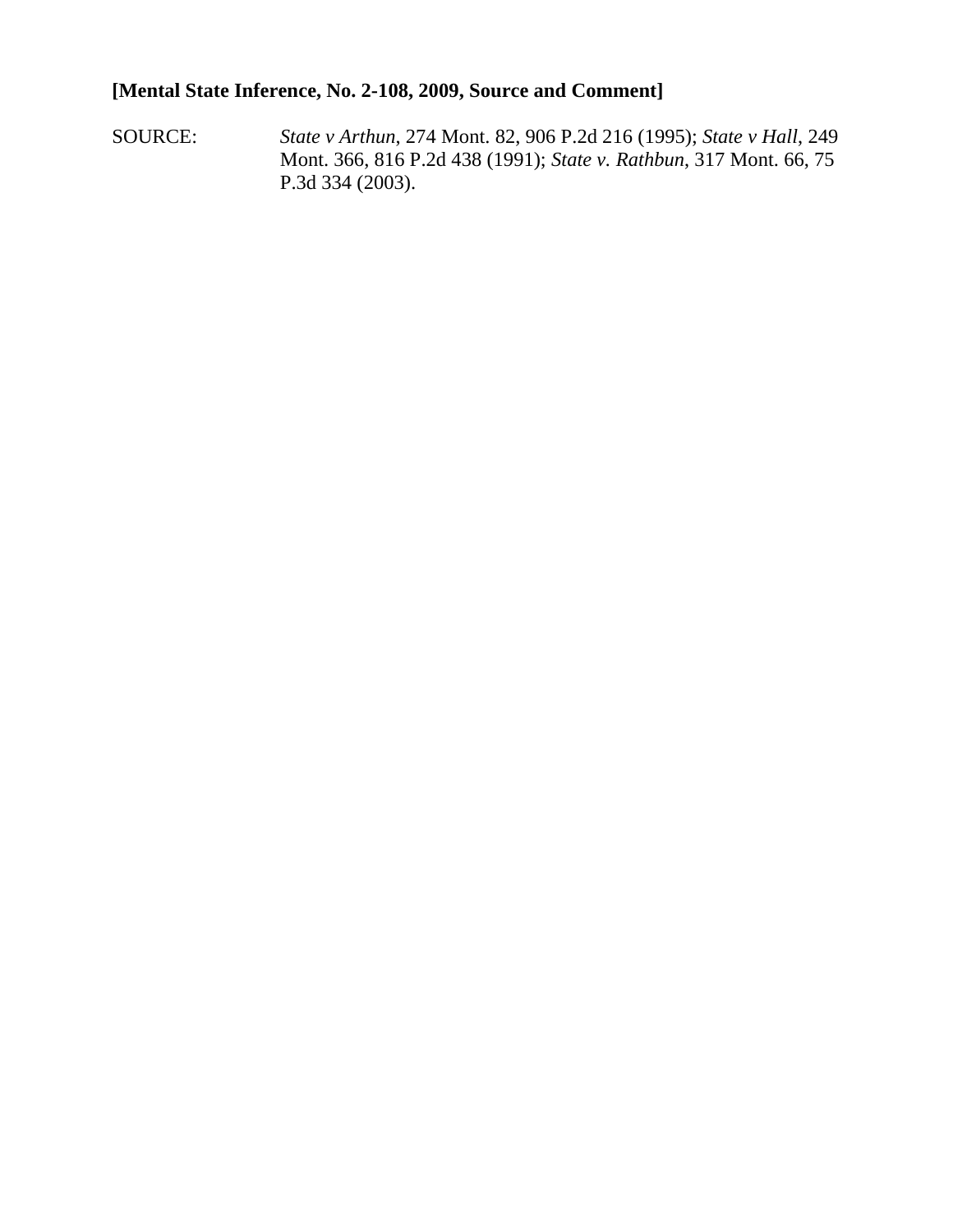## INSTRUCTION NO. **[2-109]**

#### **[Responsibility--Intoxicated Condition]**

A person who is in an intoxicated condition is criminally responsible for his conduct and an intoxicated condition is not a defense to any offense and may not be taken into consideration in determining the existence of a mental state which is an element of the offense unless the Defendant proves that he/she did not know that it was an intoxicating substance when he or she **[consumed]**, **[smoked]**, **[sniffed]**, **[injected]**, or **[otherwise ingested]** the substance causing the condition.

GIVEN:<br>DISTRICT JUDGE

SOURCE: MCJI 2-109 (2009)

Plaintiff's Proposed Instruction No. Defendant's Proposed Instruction No.

Given as Instruction No. \_\_\_\_\_\_\_\_ Refused \_\_\_\_\_\_\_ Withdrawn\_\_\_\_\_\_\_ By\_\_\_\_\_\_\_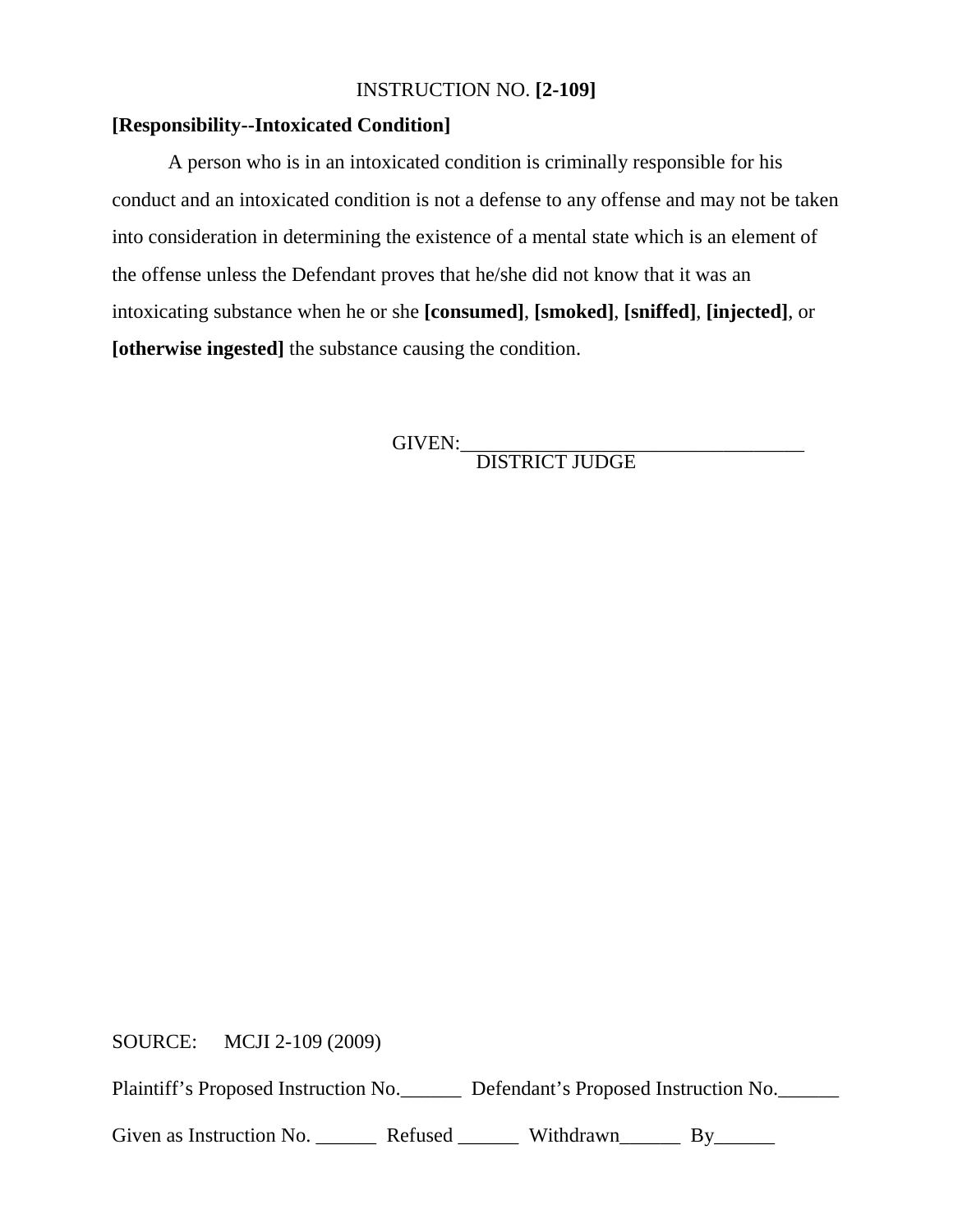# **[Responsibility - Intoxicated Condition, No. 2-109, 2009, Source and Comment]**

SOURCE: MCA § 45-2-203 (2007).

COMMENT:

This provision was amended in 1987 and substantially restricts the circumstances under which a Defendant can utilize being in a drugged or intoxicated condition as a defense to criminal charges.

In *State v. Egelhoff*, 272 Mont. 114, 900 P.2d 260 (1995), the Montana Supreme Court found the statute upon which this instruction is based unconstitutional because it deprived the jury of the opportunity to consider intoxication in terms of whether the Defendant had the requisite mental state, thus relieving the prosecution of its burden of proof relative to mental state. However, the United States Supreme Court **reversed** in *Montana v. Egelhoff*, 518 U.S. 37, 116 S.Ct. 2013 (1996), disagreeing with Defendant's contention that the statute and instruction violated due process.

In *State v. McCaslin,* 322 Mont. 350, 96 P.3d 722 (2004), (*overruled in part on other grounds by State v. Herman,* 343 Mont. 494 (2008)) the Montana Supreme Court addressed the issue on state constitutional grounds. It held, in effect, that the statute does not violate a defendant's due process rights under the state constitution. Note, however, that Justice Cotter, in her dissent, criticized the instruction offered by the state, which was based on a revised version of the statute. Justice Cotter writes at ¶ 52 "…where a jury instruction is premised upon a statute…then the instruction should mirror the statutory language *and* punctuation in all significant respects."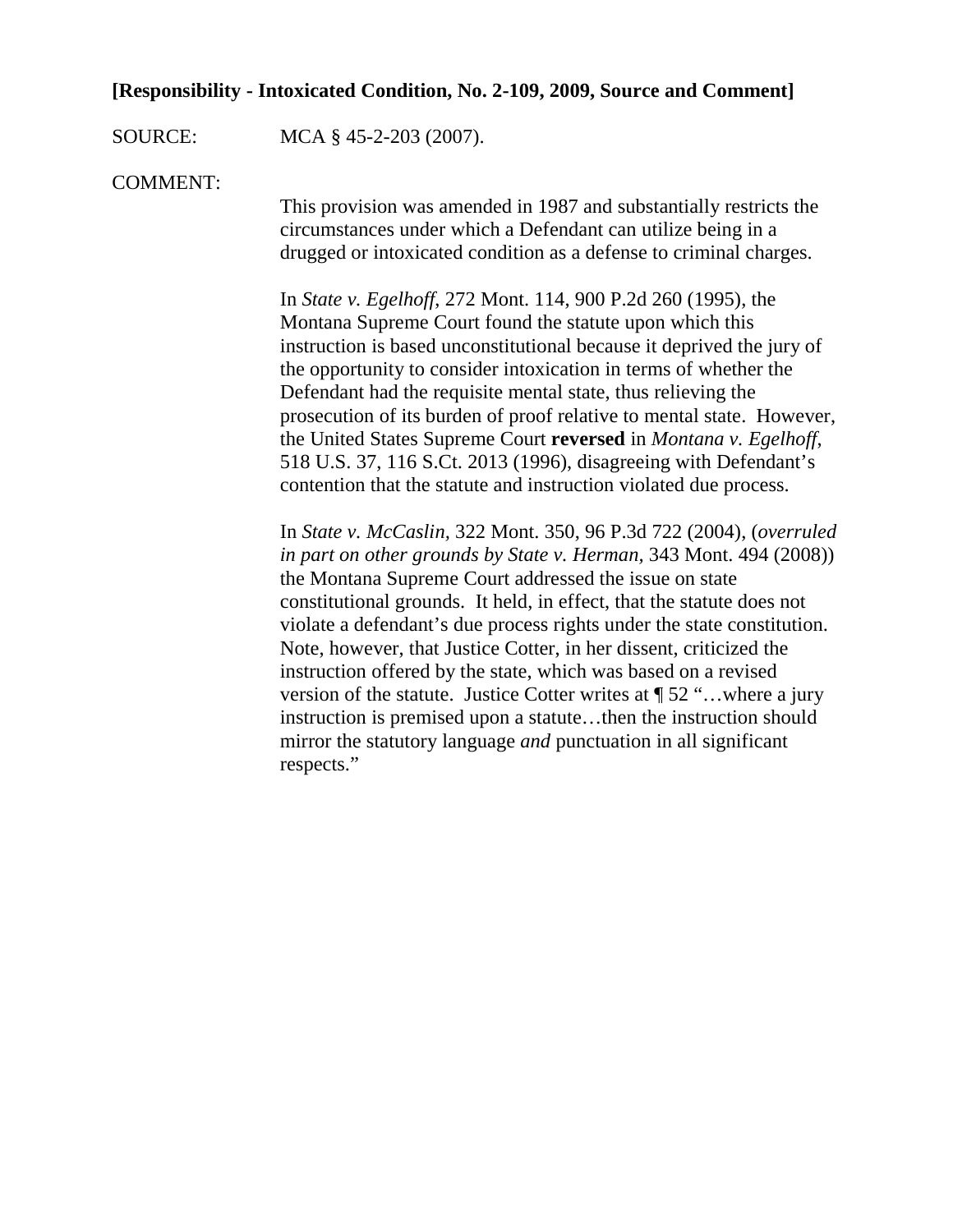# INSTRUCTION NO. **[2-110]**

(and Instruction No. 1-007)

#### **[Voluntary Act]**

A material element of every offense is a voluntary act, which includes an omission to perform a duty which the law imposes and which is physically capable of being performed by the Defendant.

GIVEN:\_\_\_\_\_\_\_\_\_\_\_\_\_\_\_\_\_\_\_\_\_\_\_\_\_\_\_\_\_\_\_\_\_\_ DISTRICT JUDGE

SOURCE: MCJI 2-110 (2009)

Plaintiff's Proposed Instruction No.\_\_\_\_\_\_\_ Defendant's Proposed Instruction No.\_\_\_\_\_

Given as Instruction No. \_\_\_\_\_\_\_\_ Refused \_\_\_\_\_\_\_ Withdrawn \_\_\_\_\_\_ By\_\_\_\_\_\_\_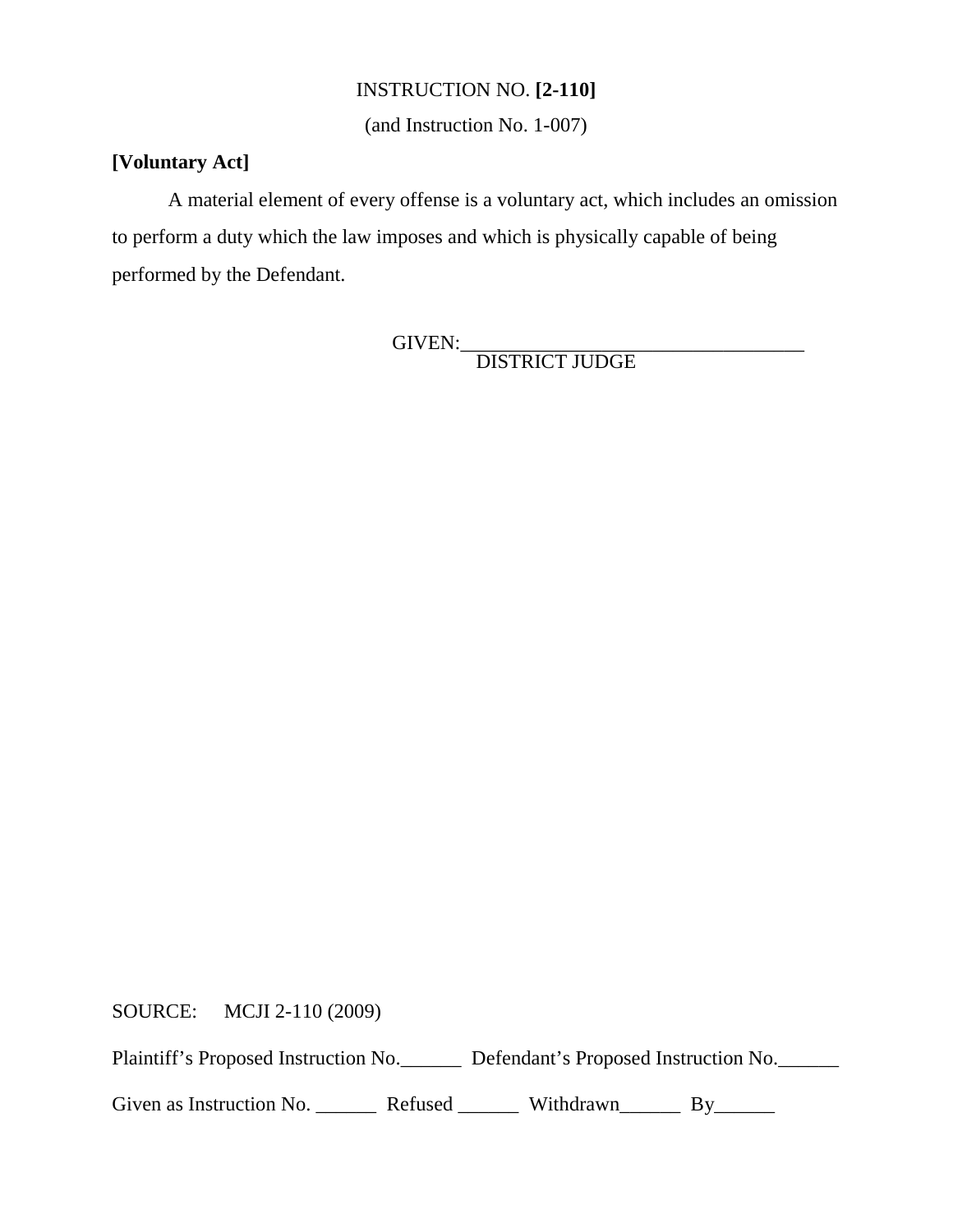#### **[Voluntary Act, No. 2-110, 2009, Source and Comment]**

SOURCE: MCA § 45-2-202 (2007).

COMMENT: Cite as MCJI 2-110 or 1-007. In 1987 the legislature revised MCA §45-2-202 as it applies to felony murder and possession offenses. To reflect those changes when dealing with felony murder cases, to the general rule stated above add:

> [In this case the state is only required to prove the Defendant acted voluntarily as to the offense of \_\_\_\_\_\_\_\_\_\_\_\_\_\_\_\_\_\_\_\_.]

In cases involving possession, note the bracketed sentence below, which comes directly from the statute defining a voluntary act. This definition varies somewhat from the general definition specified in § 45-2-101.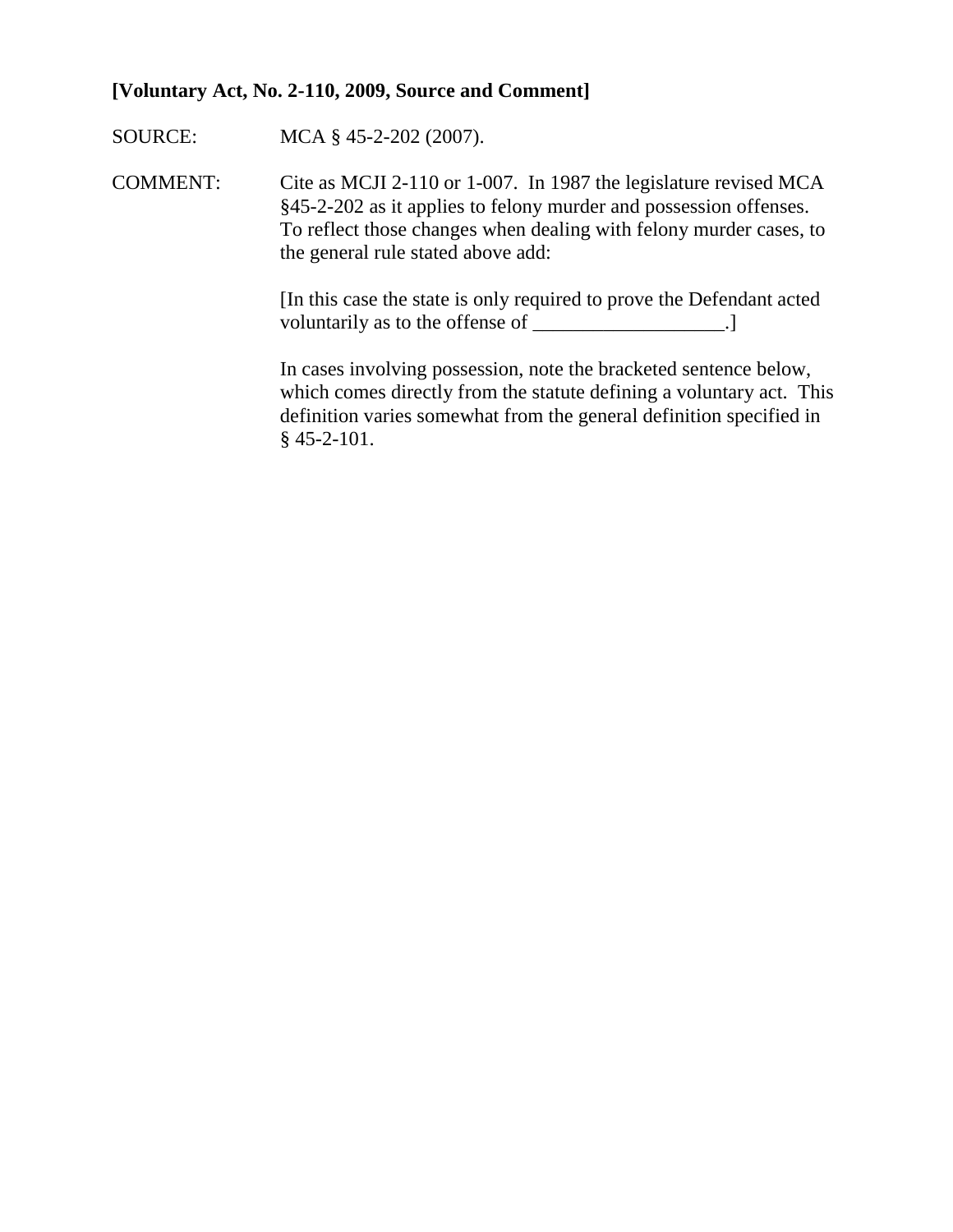### INSTRUCTION NO. **[2-111]**

## **[Causal Relationship Between Conduct and Result]**

If purposely or knowingly causing **[here describe the result caused, such as death in a deliberate homicide case]** was not within the contemplation or purpose of the Defendant, either element can nevertheless be established if the result involves the same kind of harm or injury as contemplated but the precise harm or injury was different or occurred in a different way, unless the actual result is too remote or accidental to have a bearing on the Defendant's liability or on the gravity of the offense.

GIVEN:\_\_\_\_\_\_\_\_\_\_\_\_\_\_\_\_\_\_\_\_\_\_\_\_\_\_\_\_\_\_\_\_\_\_ DISTRICT JUDGE

SOURCE: MCJI 2-111 (2009)

Plaintiff's Proposed Instruction No. Defendant's Proposed Instruction No.

Given as Instruction No. \_\_\_\_\_\_\_\_ Refused \_\_\_\_\_\_\_ Withdrawn \_\_\_\_\_\_ By\_\_\_\_\_\_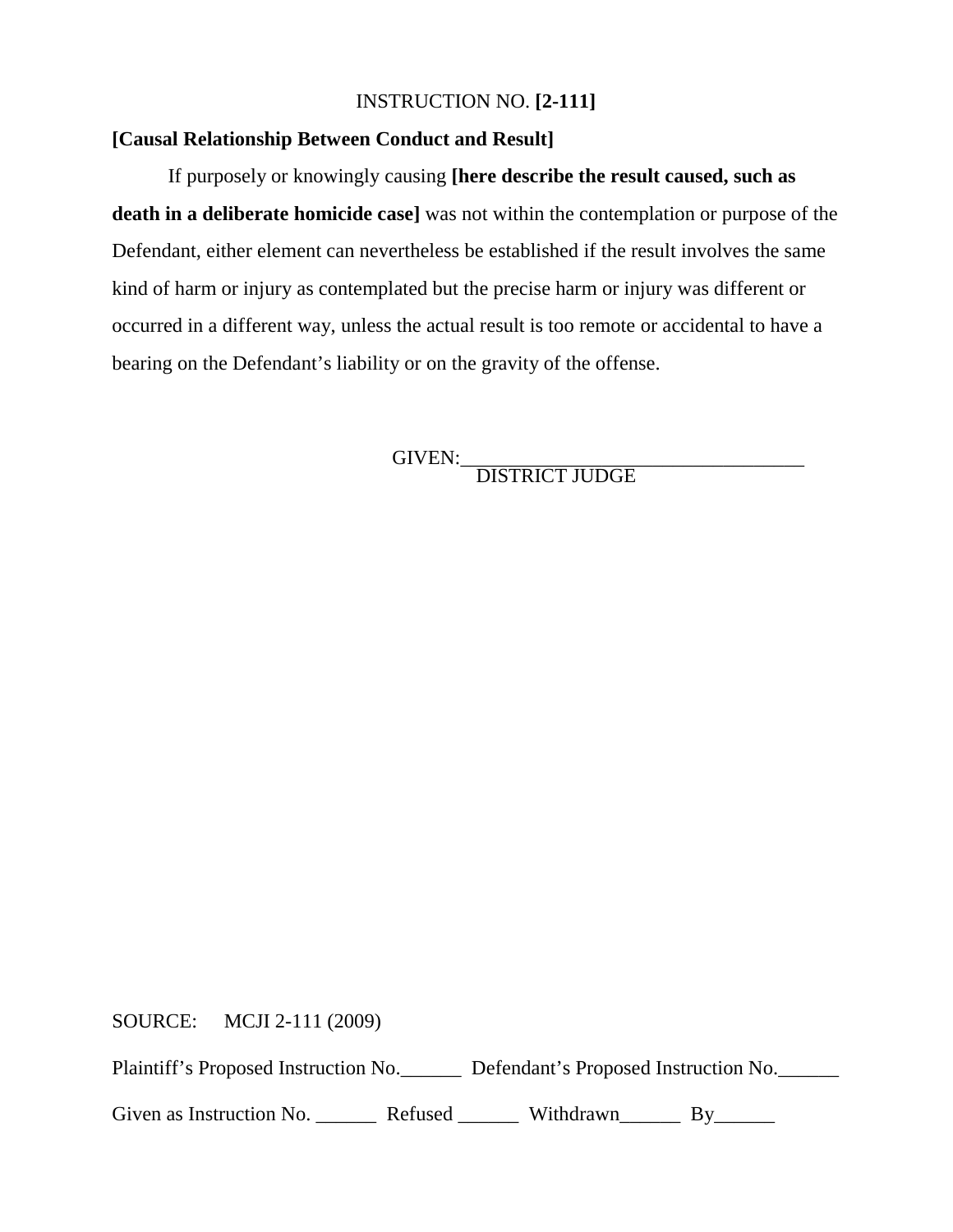# **[Causal Relations Between Conduct and Result, 2005, Source and Comments]**

SOURCE: MCA § 45-2-201(2)(b); *State v. Rothacher*, 272 Mont. 303, 901 P.2d 82 (1995).

COMMENT: The Montana Supreme Court decision in *Rothacher* indicates that this instruction should be given in any case in which causation is at issue as it was in *Rothacher,* a case in which the Defendant claimed, through other witnesses, that he did not intend to cause the death of the victim; instead he only hit and kicked him, and his resulting death was caused when his head struck the ground*.* The Court stated: "…that the requirement of purposeful and knowing causation [for the offense of deliberate homicide] can occur without intending a specific result, so long as the same type of harm or injury was contemplated." *Rothacher***[, 272 Mont. at 313, 901 P.2d at 88](https://www.lexis.com/research/buttonTFLink?_m=f324d86bd223ab86e6213bb61354a850&_xfercite=%3ccite%20cc%3d%22USA%22%3e%3c%21%5bCDATA%5b2007%20MT%20125%5d%5d%3e%3c%2fcite%3e&_butType=3&_butStat=2&_butNum=137&_butInline=1&_butinfo=%3ccite%20cc%3d%22USA%22%3e%3c%21%5bCDATA%5b272%20Mont.%20303%2c%20313%5d%5d%3e%3c%2fcite%3e&_fmtstr=FULL&docnum=1&_startdoc=1&wchp=dGLbVtb-zSkAB&_md5=7e188cfe5e9c7e851223ab30f61dd45f)**."

> The definition of the offense should also be given, as well as the elements instruction, the applicable mental states, and the voluntary act instruction contained in this Chapter and defined in MCA § 45-2- 202.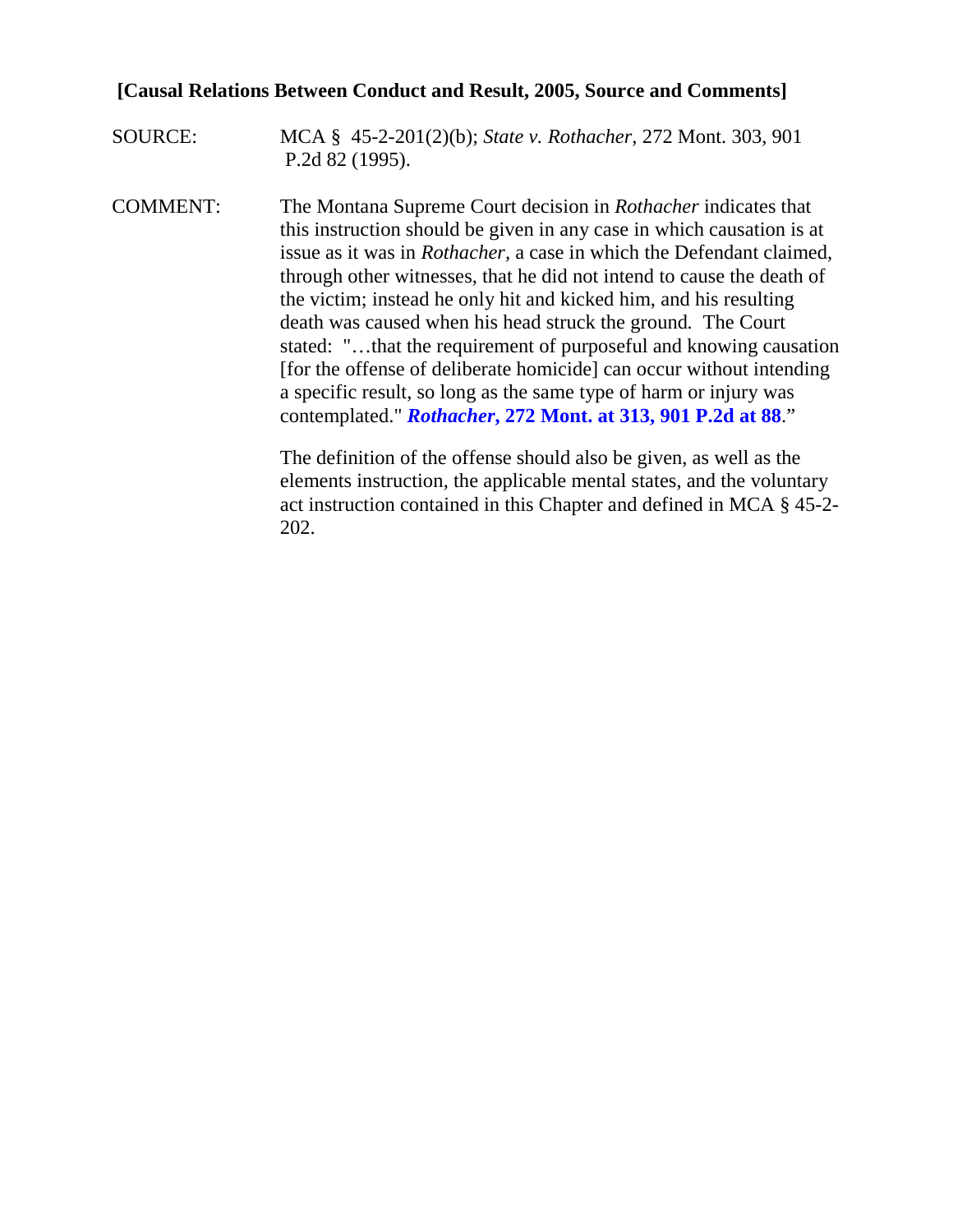# INSTRUCTION NO. **[2-112]**

#### **[Consent as a Defense]**

The consent of *(victim's name)* is a defense to the offense

#### of *(name of offense)* .

Such consent will not be a defense if:

- 1. *(victim's name)* by reason of **[youth] [mental disease or defect] [intoxication]** was, at the time of the alleged offense, unable to make a reasonable judgment as to the nature or harmfulness of the conduct which is charged to constitute the offense; or
- 2. *(victim's name)* was induced to give consent by **[force] [duress] [deception]**.

GIVEN:\_\_\_\_\_\_\_\_\_\_\_\_\_\_\_\_\_\_\_\_\_\_\_\_\_\_\_\_\_\_\_\_\_\_ DISTRICT JUDGE

Source: MCJI 2-112 (2009)

Plaintiff's Proposed Instruction No.\_\_\_\_ Defendant's Proposed Instruction No.\_\_\_\_

Given as Instruction No. Refused Withdrawn By \_\_\_\_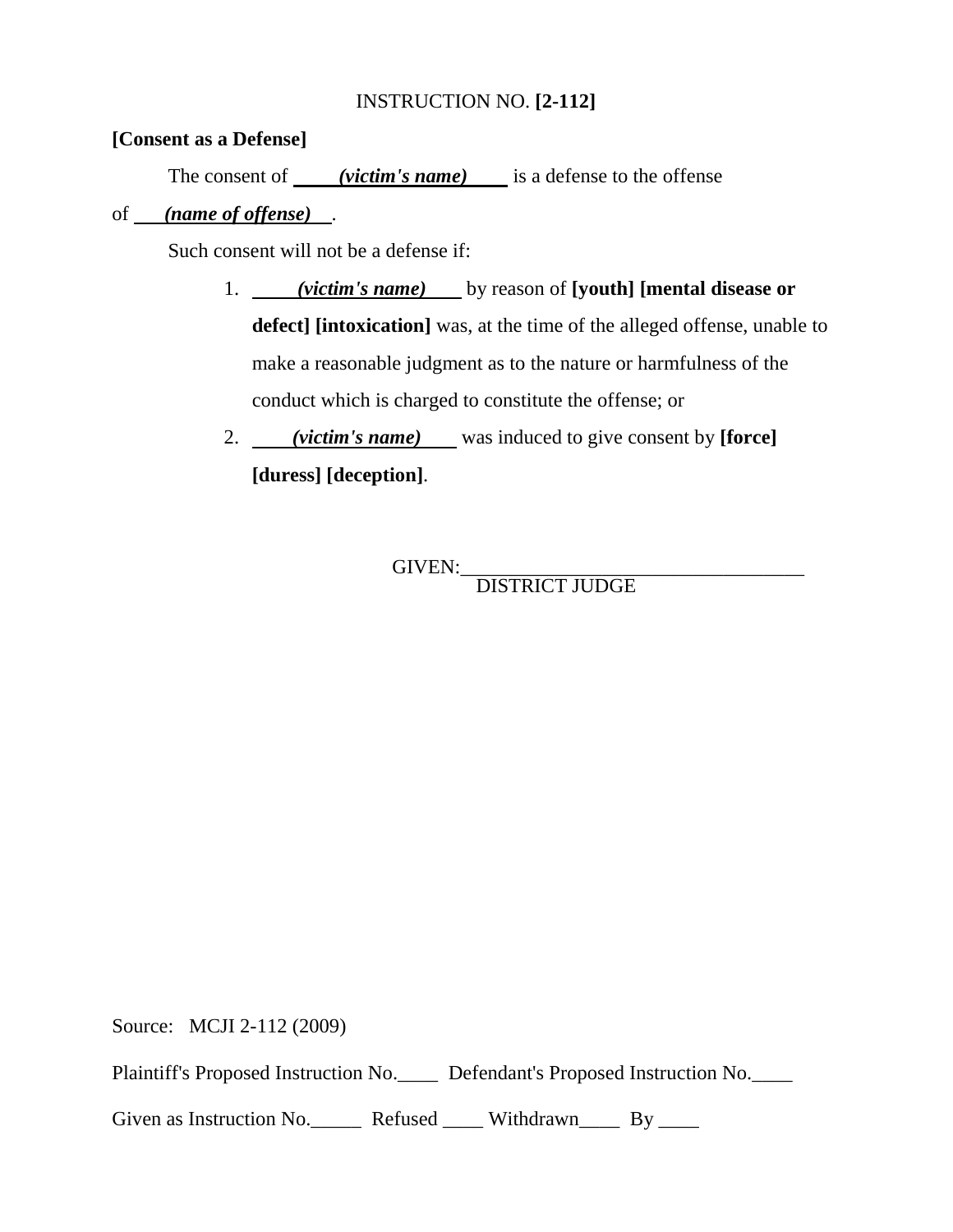#### **[Consent as a Defense, No. 2-112, 2009, Source and Comment]**

SOURCE: MCA § 45-2-211 (2007).

COMMENT: Cite as MCJI 2-112. The statute lists four different grounds on which consent will be ineffective, only two of which have been included in this instruction. The two excluded bases for finding consent ineffective are the legal incompetence of the person giving consent to authorize the conduct constituting the offense and the public policy prohibiting or allowing effective consent to certain kinds of harm. They are excluded on the grounds they are questions of law only.

> **Note that specific statutory defenses to sex crimes set forth in MCA § 45-5-501 et seq. are covered by Instruction No. 5-507(2).**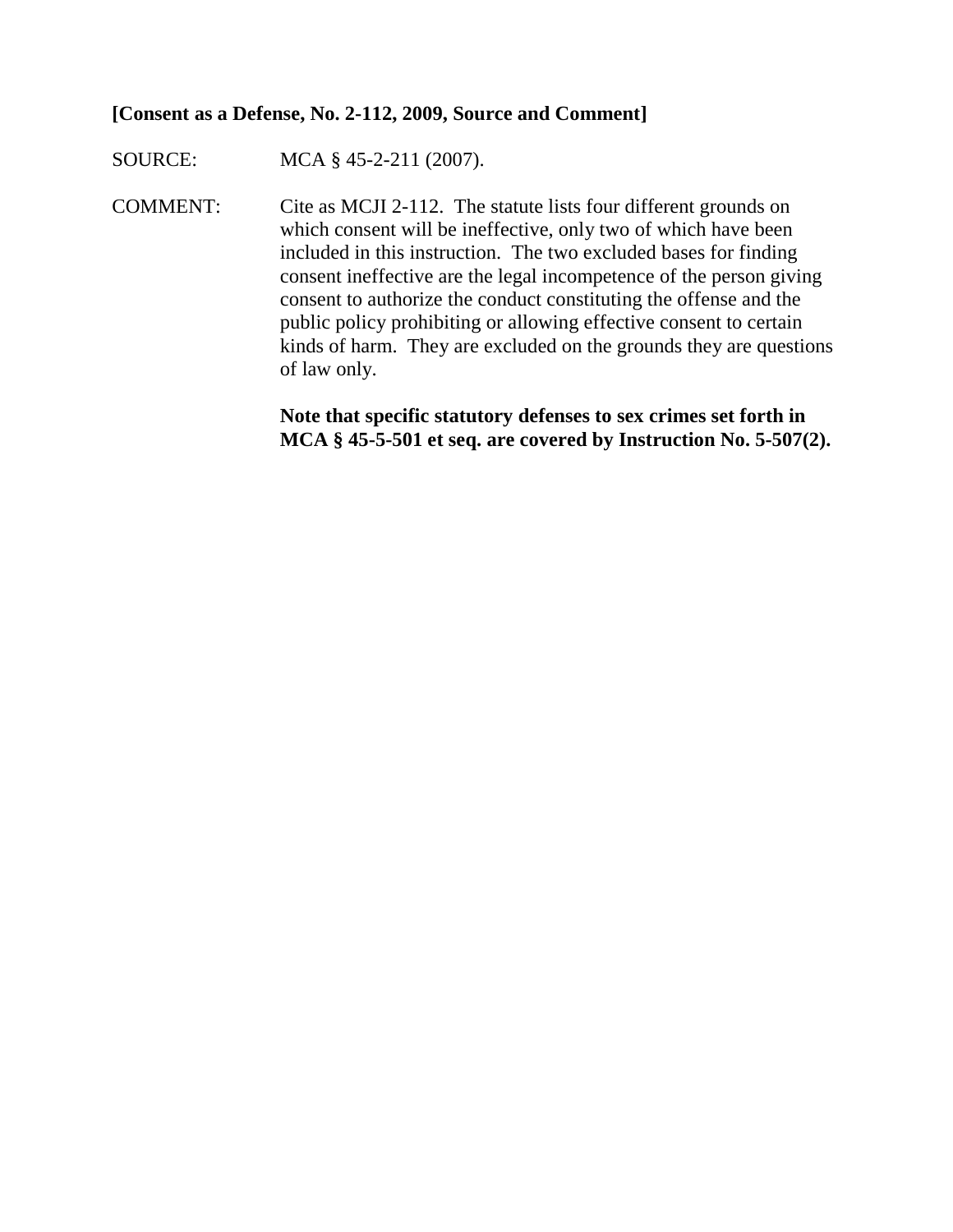# INSTRUCTION NO. **[2-113]**

# **[Compulsion]**

It is a defense to the charge made against the Defendant that Defendant was compelled by the threat or menace of imminent infliction of death or serious bodily harm. That is, the Defendant reasonably believed death or serious bodily harm would be inflicted upon Defendant if he/she did not perform the conduct with which the Defendant is charged.

The defense of compulsion is an affirmative defense and the Defendant has the burden of proving the defense by a preponderance of the evidence.

GIVEN:\_\_\_\_\_\_\_\_\_\_\_\_\_\_\_\_\_\_\_\_\_\_\_\_\_\_\_\_\_\_\_\_\_\_ DISTRICT JUDGE

Source: MCJI 2-113 (2009)

Plaintiff's Proposed Instruction No.\_\_\_\_ Defendant's Proposed Instruction No.\_\_\_\_

Given as Instruction No. Refused \_\_\_\_ Withdrawn By \_\_\_\_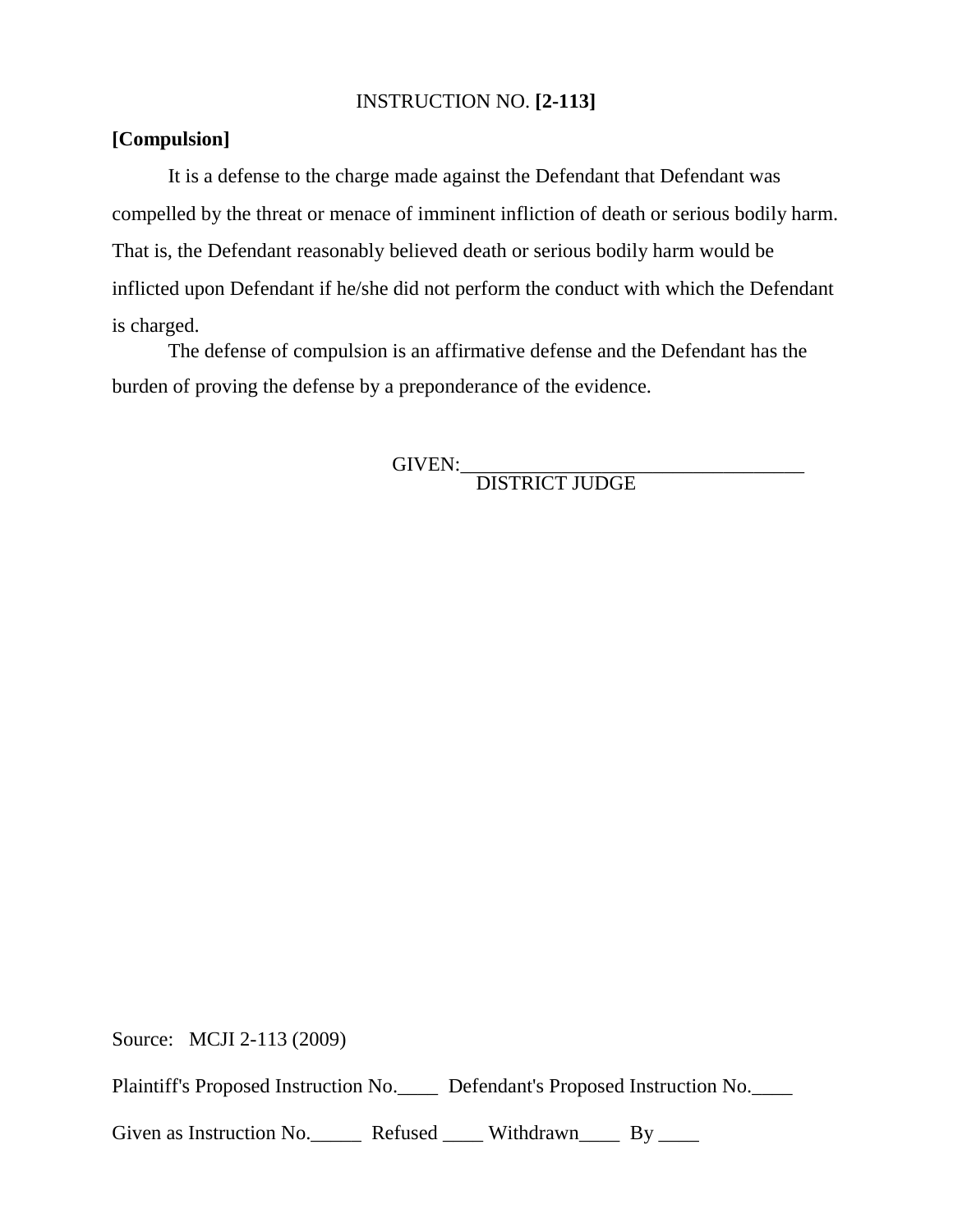# **[Compulsion, No. 2-113, 2009, Source and Comment]**

- SOURCE: MCA § 45-2-212 (2007); *State v. Stuit*, 176 Mont. 84, 576 P.2d 264 (1978); *State v. Owens,* 182 Mont. 338, 597 P.2d 72 (1979).
- COMMENT: Cite as MCJI 2-113. Giving this instruction may not be proper in cases where the offense is punishable by death. See the language of MCA § 45-2-212.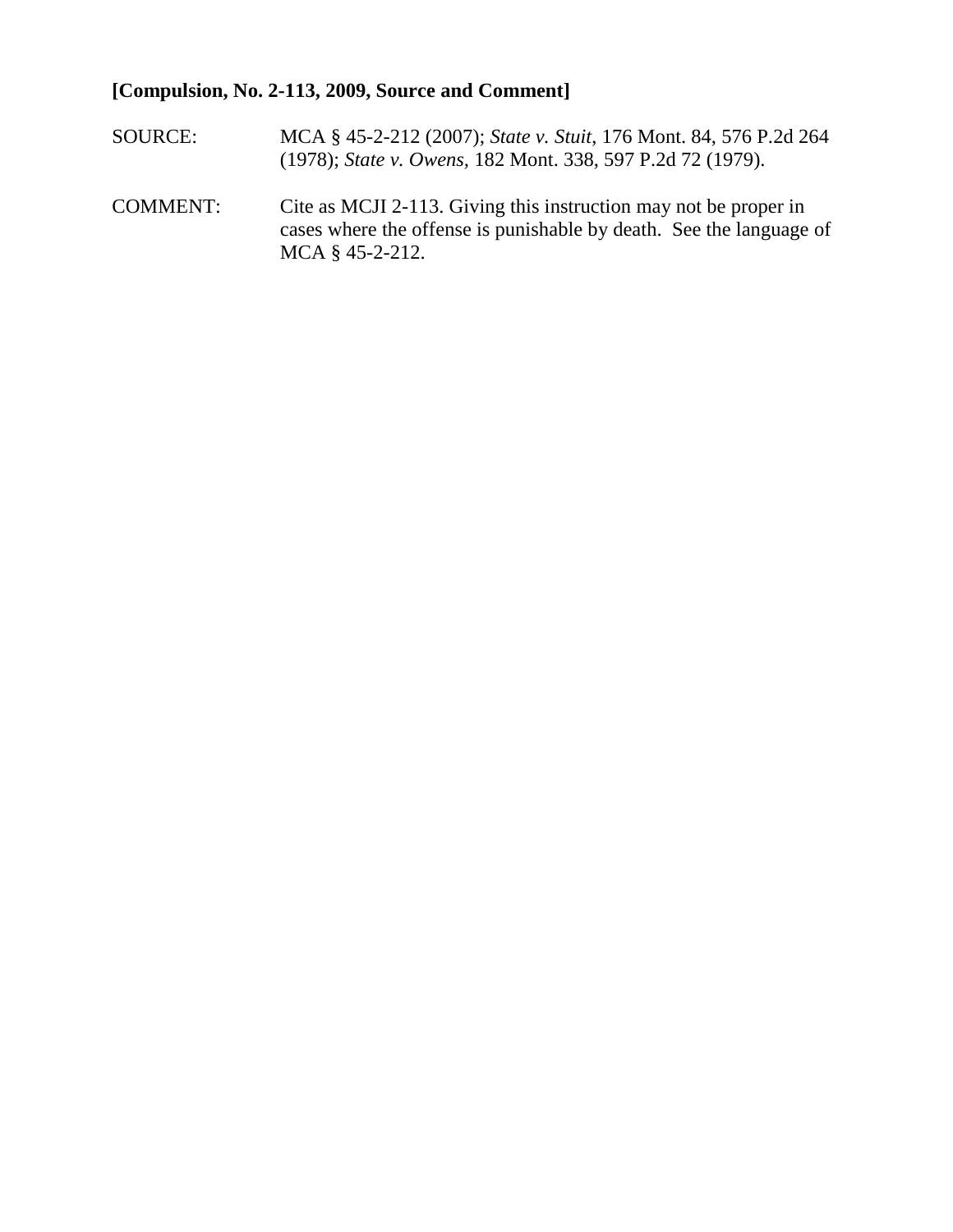# INSTRUCTION NO. **[2-114]**

# **[Accountability for Conduct of Another]**

A person is legally accountable for the conduct of another when:

[1] he or she purposely or knowingly causes another to perform the conduct, regardless of the legal capacity or mental state of the other person;

# **OR**

[2] the statute defining the offense makes the person so accountable;

# **OR**

[3] either before or during the commission of an offense, and with the purpose to promote or facilitate such commission, the person solicits, aids, abets, agrees or attempts to aid, such other person in the planning or commission of the offense.

GIVEN:\_\_\_\_\_\_\_\_\_\_\_\_\_\_\_\_\_\_\_\_\_\_\_\_\_\_\_\_\_\_\_\_\_\_ DISTRICT JUDGE

Source: MCJI 2-114 (2009)

Plaintiff's Proposed Instruction No.\_\_\_\_ Defendant's Proposed Instruction No.\_\_\_\_

Given as Instruction No. Refused \_\_\_\_ Withdrawn By \_\_\_\_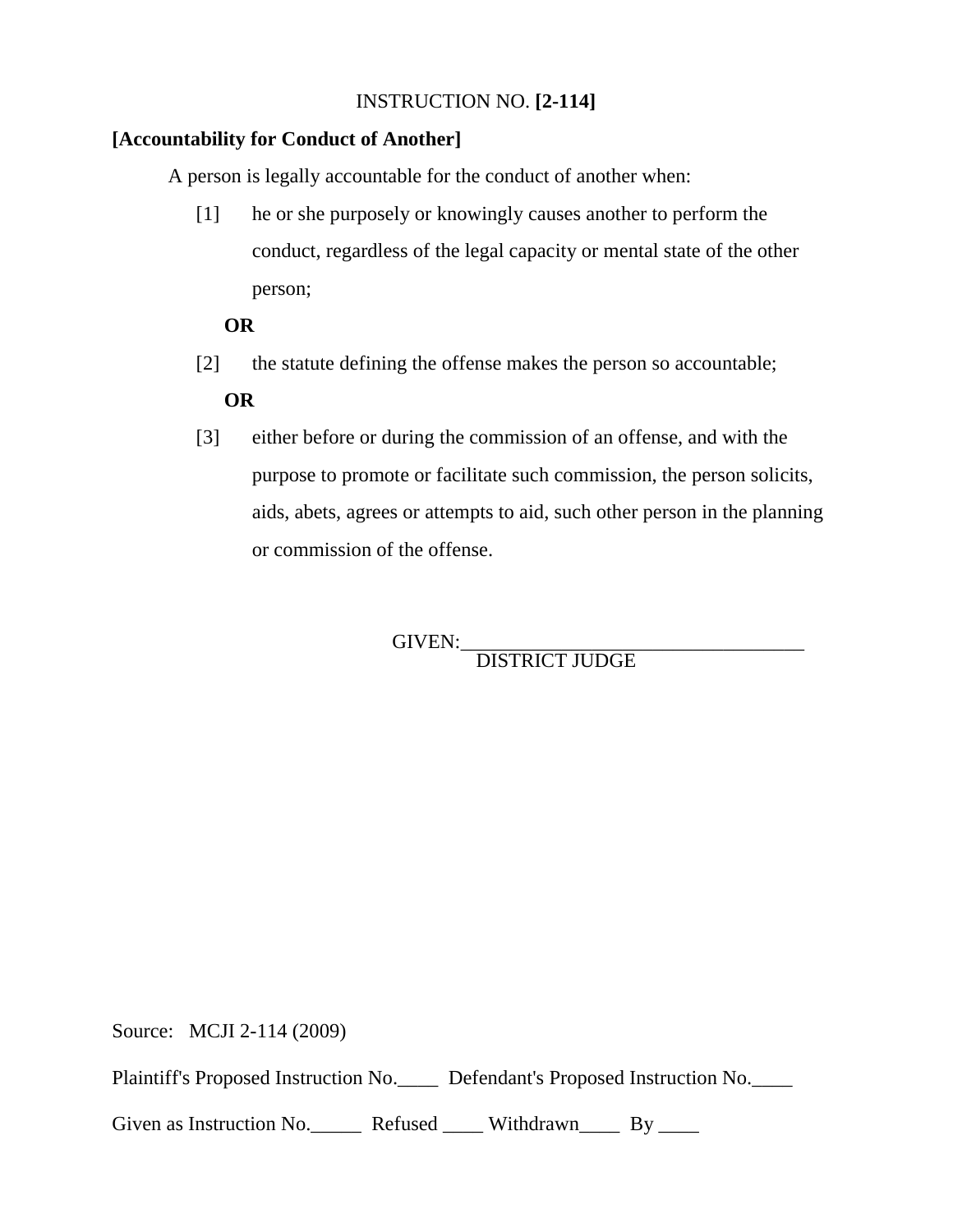# **[Accountability for Conduct of Another, No. 2-114, 2009, Source and Comment]**

SOURCE: MCA § 45-2-302 (2007).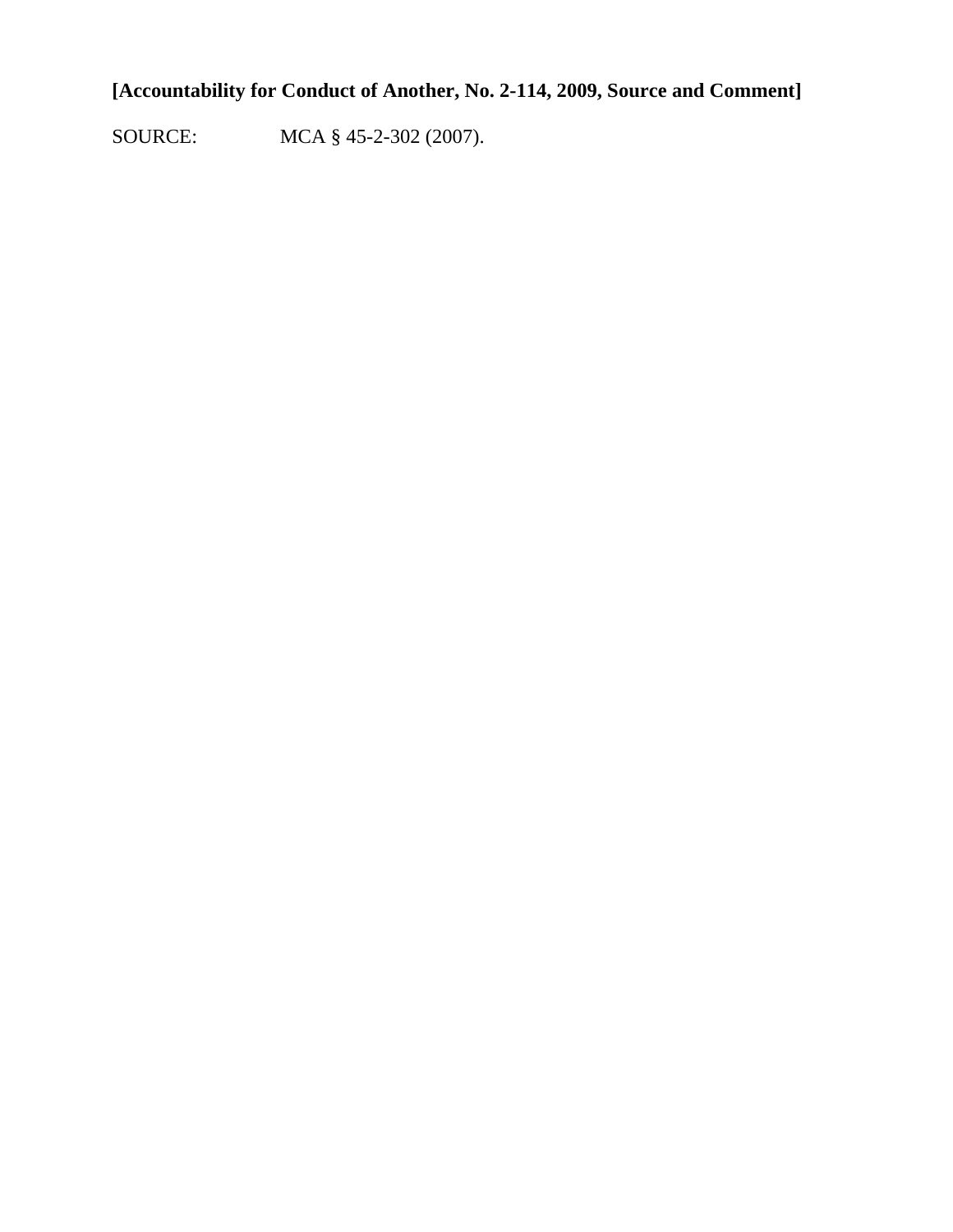#### INSTRUCTION NO. **[2-115]**

#### **[Issues--Accountability for the Conduct of Another]**

To convict the Defendant of **the bullet** by being legally accountable for the conduct of another, the State must prove the following elements:

- 1. That the crime of **\_\_\_\_\_\_\_\_\_\_\_\_\_\_\_\_\_\_\_\_\_\_\_\_\_** as defined in Instruction No. has been committed; and
- 2. that the statute makes the Defendant so accountable.

#### **[OR]**

that the Defendant purposely or knowingly caused another to commit the act;

#### **[OR]**

that the Defendant, , either before or during the commission of an offense, and with the purpose to promote or facilitate such commission solicits, aids, abets, agrees or attempts to aid, such other person in the planning or commission of the offense.

If you find from your consideration of the evidence that all of these elements have been proved beyond a reasonable doubt, then you should find the Defendant guilty.

If, on the other hand, you find from your consideration of the evidence that any of these elements has not been proved beyond a reasonable doubt then you should find the Defendant not guilty.

# GIVEN:<br>DISTRICT JUDGE

Source: MCJI 2-115 (2009) Plaintiff's Proposed Instruction No. Defendant's Proposed Instruction No. Given as Instruction No. Refused Withdrawn By \_\_\_\_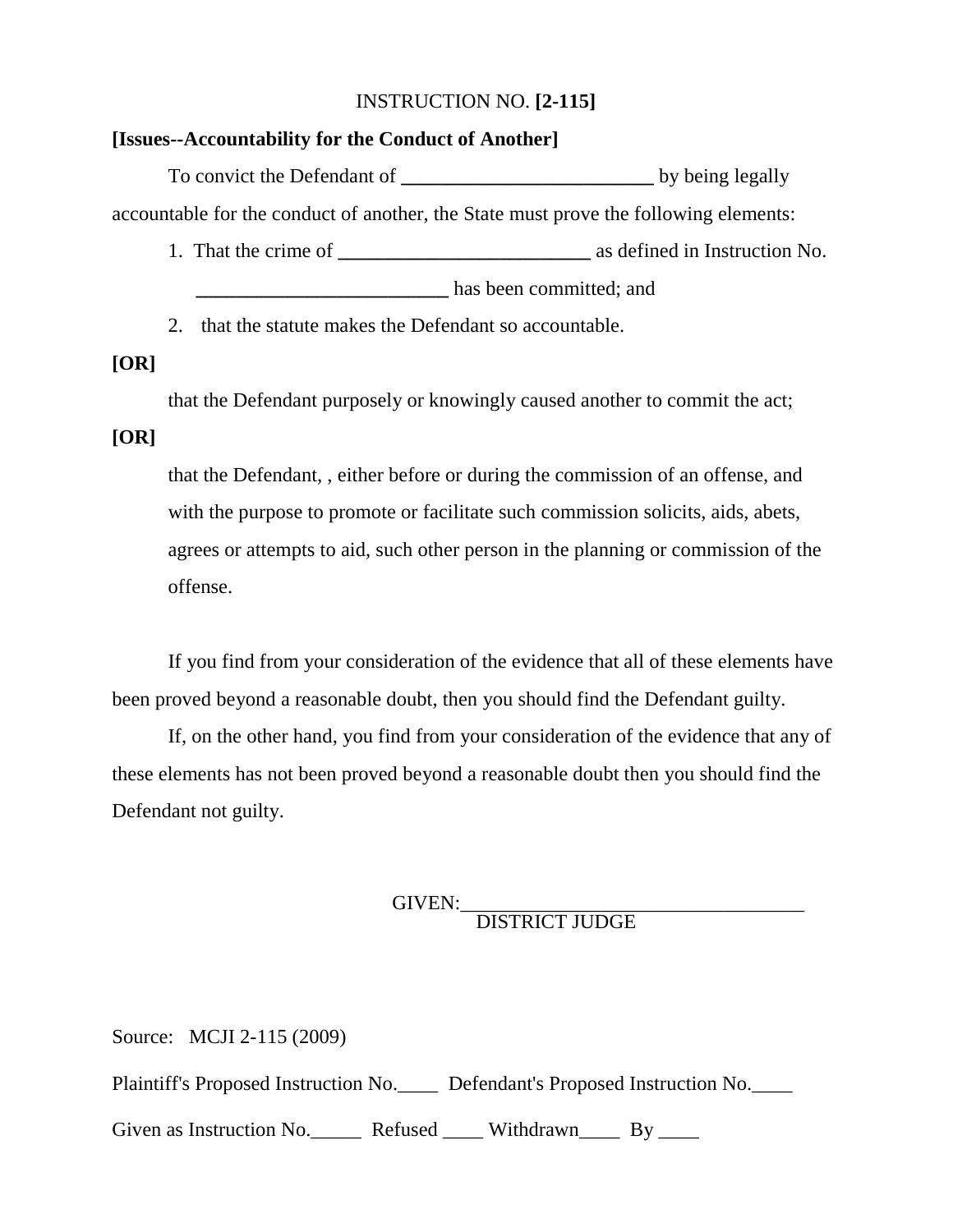**[Issues -- Accountability for the Conduct of Another, No. 2-115, 2009, Source and Comment]**

SOURCE: MCA § 45-2-302 (2007).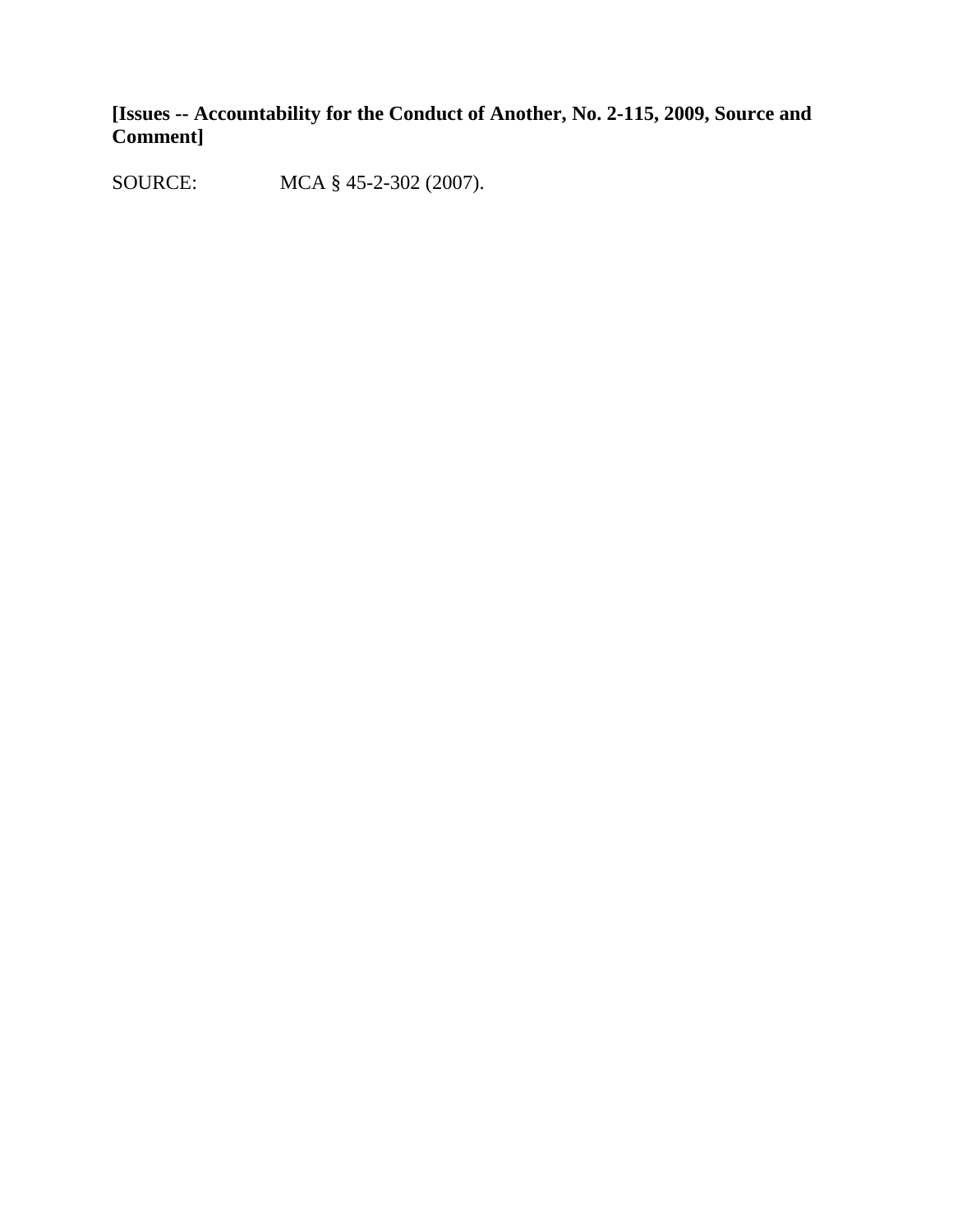### INSTRUCTION NO. **[2-116]**

# **[Accountability for Conduct of Another--Withdrawal]**

A person is not legally accountable for the conduct of another if:

the person is a victim of the offense committed;

# **[OR]**

before the commission of the offense, the person terminates his or her effort to promote or facilitate such commission and **[wholly deprives the person's prior efforts of effectiveness in commission of the crime]**, or **[gives timely warning to the proper law enforcement authorities]**, or **[otherwise makes proper effort to prevent the commission of the offense]**.

> GIVEN: DISTRICT JUDGE

Source: MCJI 2-116 (2009)

Plaintiff's Proposed Instruction No.\_\_\_\_ Defendant's Proposed Instruction No.\_\_\_\_

Given as Instruction No. Refused \_\_\_\_ Withdrawn By \_\_\_\_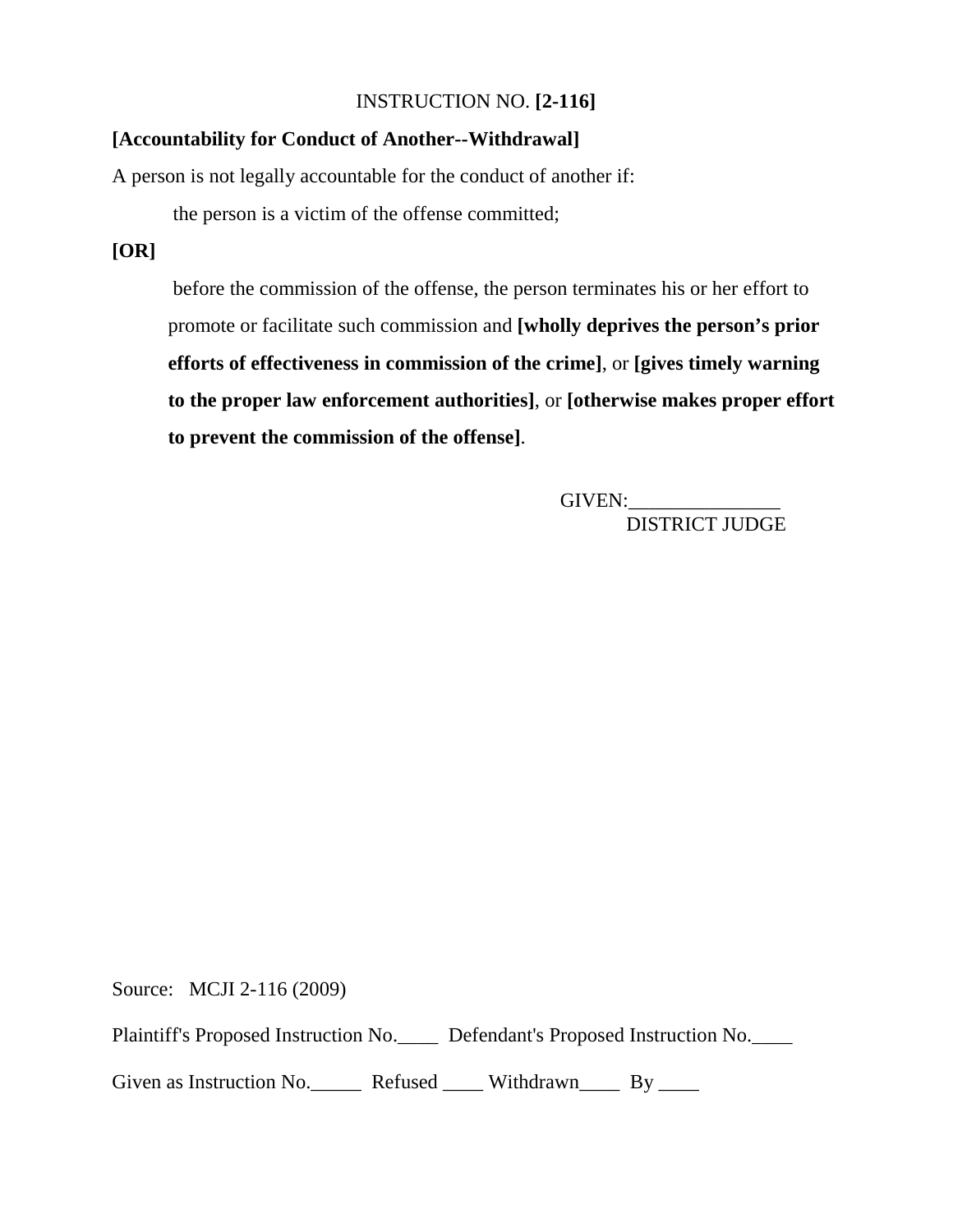# **[Accountability for Conduct of Another -- Withdrawal, No. 2-116, 2009, Source and Comment]**

- SOURCE: MCA § 45-2-302(3) (2007).
- COMMENT: This instruction should be given in conjunction with Instruction No. 2-114 when there is evidence of withdrawal.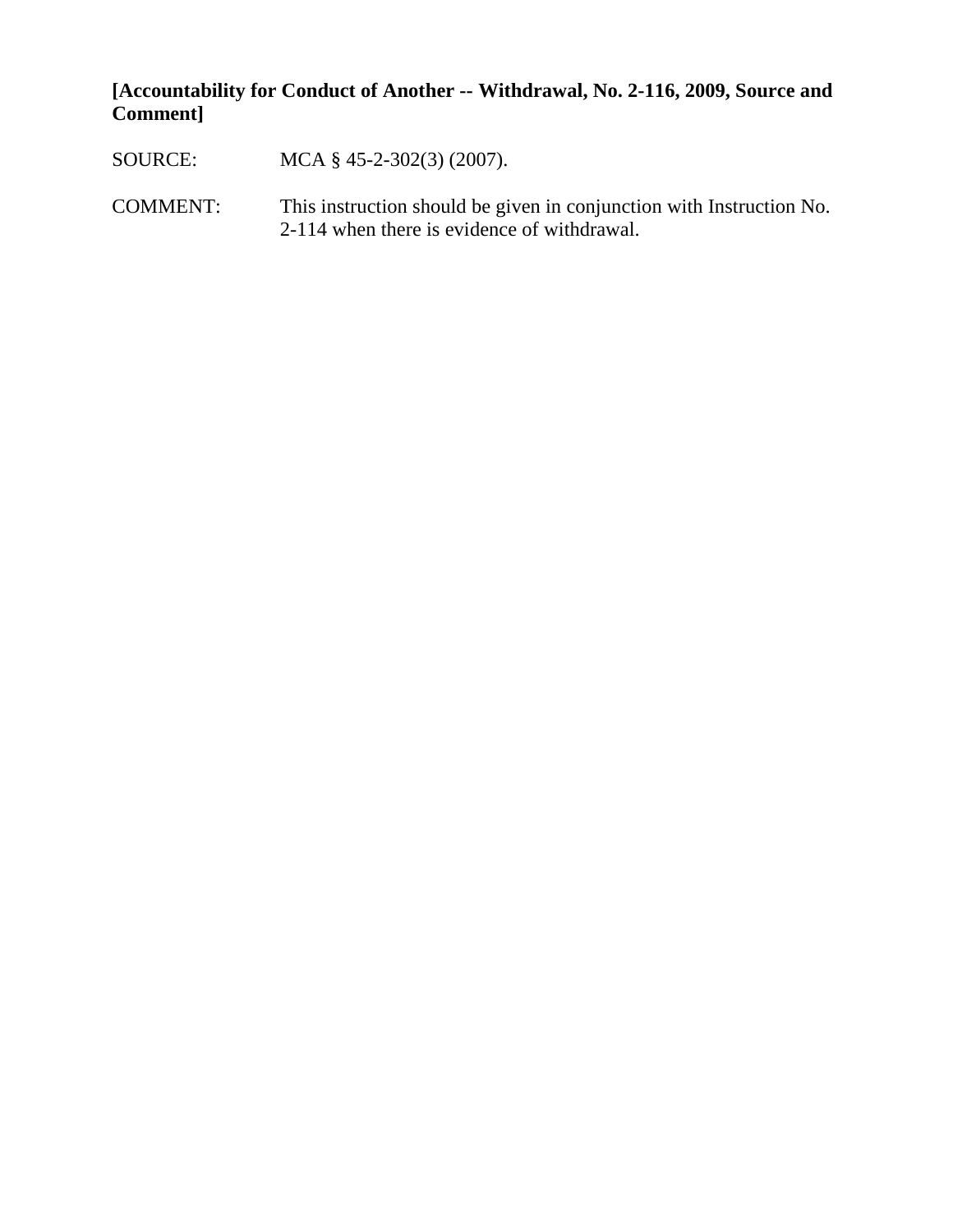#### INSTRUCTION NO. **[2-117]**

# **[Accountability for Conduct of Another--Actor not Prosecuted]**

A person who is legally accountable for the conduct of another which is an element of an offense may be convicted upon proof that the offense was committed and that the person was so accountable, although the other person alleged to have committed the offense **[has not been prosecuted] [has not been convicted] [has been convicted of a different offense] [is not amenable to justice] [has been acquitted]**.

GIVEN:\_\_\_\_\_\_\_\_\_\_\_\_\_\_\_\_\_\_\_\_\_\_\_\_\_\_\_\_\_\_\_\_\_\_ DISTRICT JUDGE

Source: MCJI 2-117 (2009)

Plaintiff's Proposed Instruction No.\_\_\_\_ Defendant's Proposed Instruction No.\_\_\_\_

Given as Instruction No. Refused Withdrawn By \_\_\_\_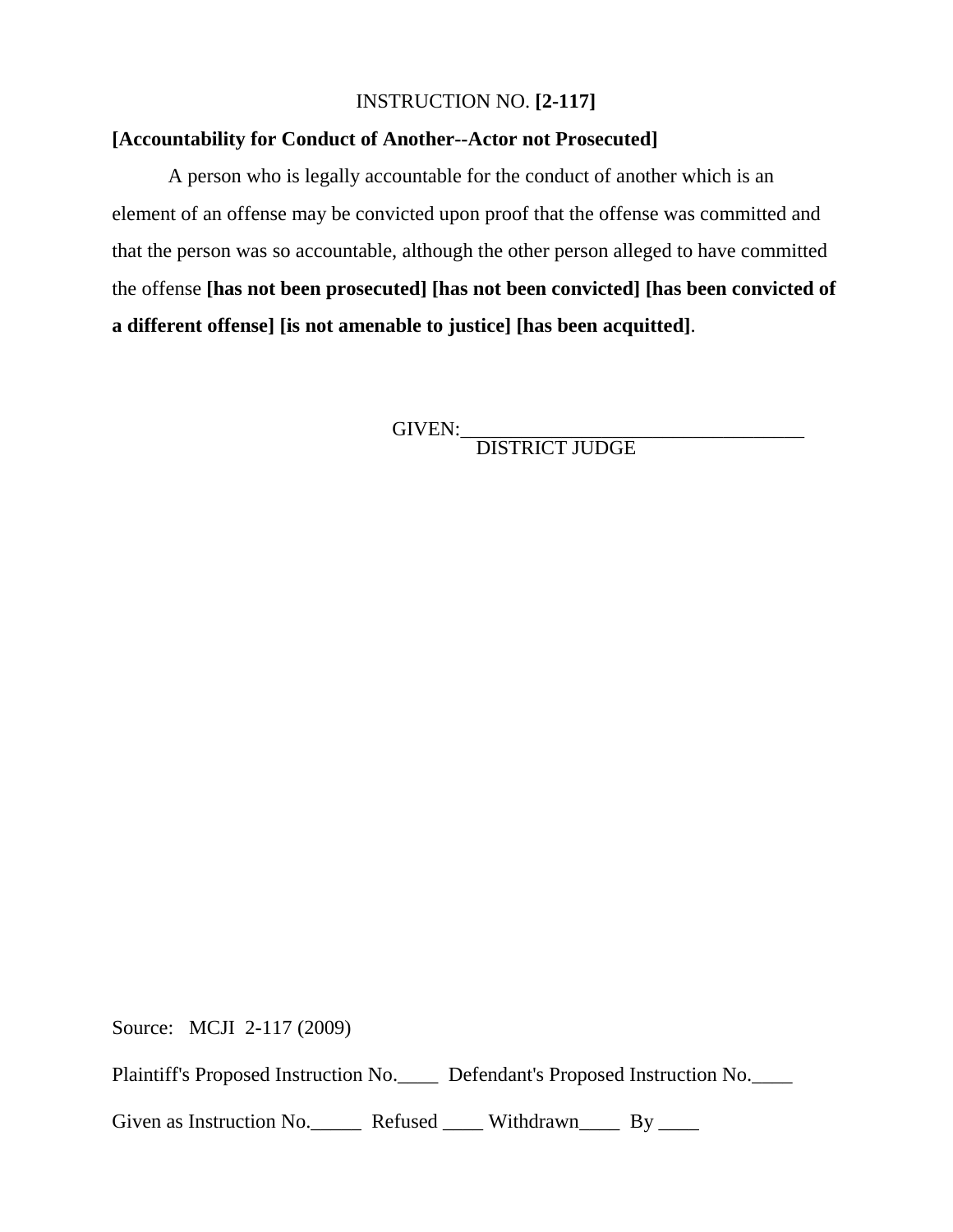**[Accountability for Conduct of Another -- Actor Not Prosecuted, No. 2-117, 2009, Source and Comment]**

SOURCE: MCA § 45-2-303 (2007).

.

COMMENT: This instruction should be given with Instructions 2-114 and 2-115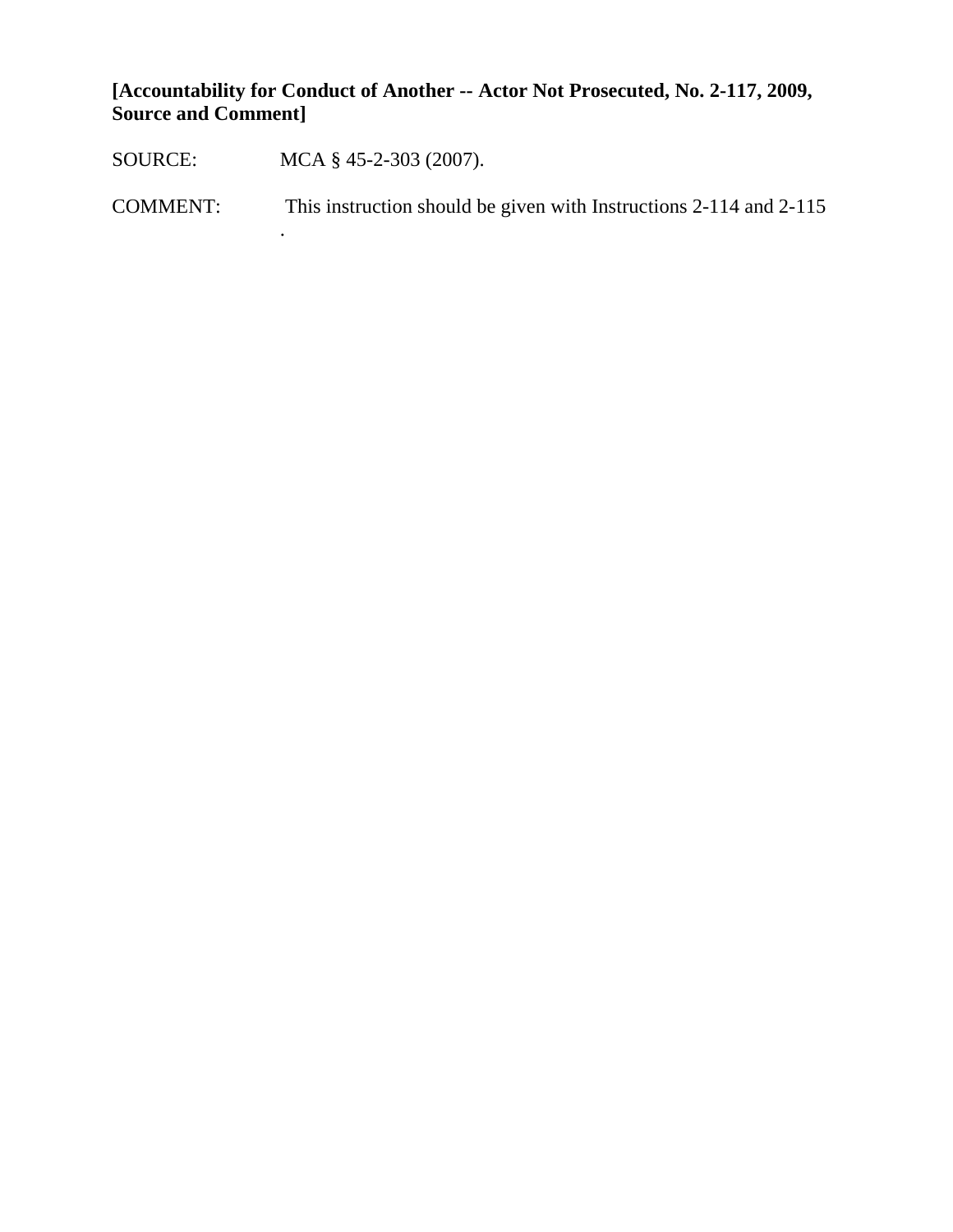#### INSTRUCTION NO. **[2-118]**

# **[Entrapment]**

One of the issues in this case is whether the Defendant was entrapped. If the Defendant was entrapped, he/she must be found not guilty. The state has the burden of proving beyond a reasonable doubt that the Defendant was not entrapped.

If before contact with law enforcement, the Defendant did not have any intent or disposition to commit the crime charged and was induced or persuaded by **[officer/agent]** to commit that crime, then she/he was entrapped.

On the other hand, if before contact with law enforcement, the Defendant did have an intent or disposition to commit the crime charged, then he/she was not entrapped, even though **[officer/agent]** provided a favorable opportunity to commit the crime or made committing the crime easier or even participated in acts essential to the crime.

GIVEN:<br>DISTRICT JUDGE

Source: MCJI 2-118 (2009)

Plaintiff's Proposed Instruction No. Defendant's Proposed Instruction No.

Given as Instruction No. Refused Withdrawn By \_\_\_\_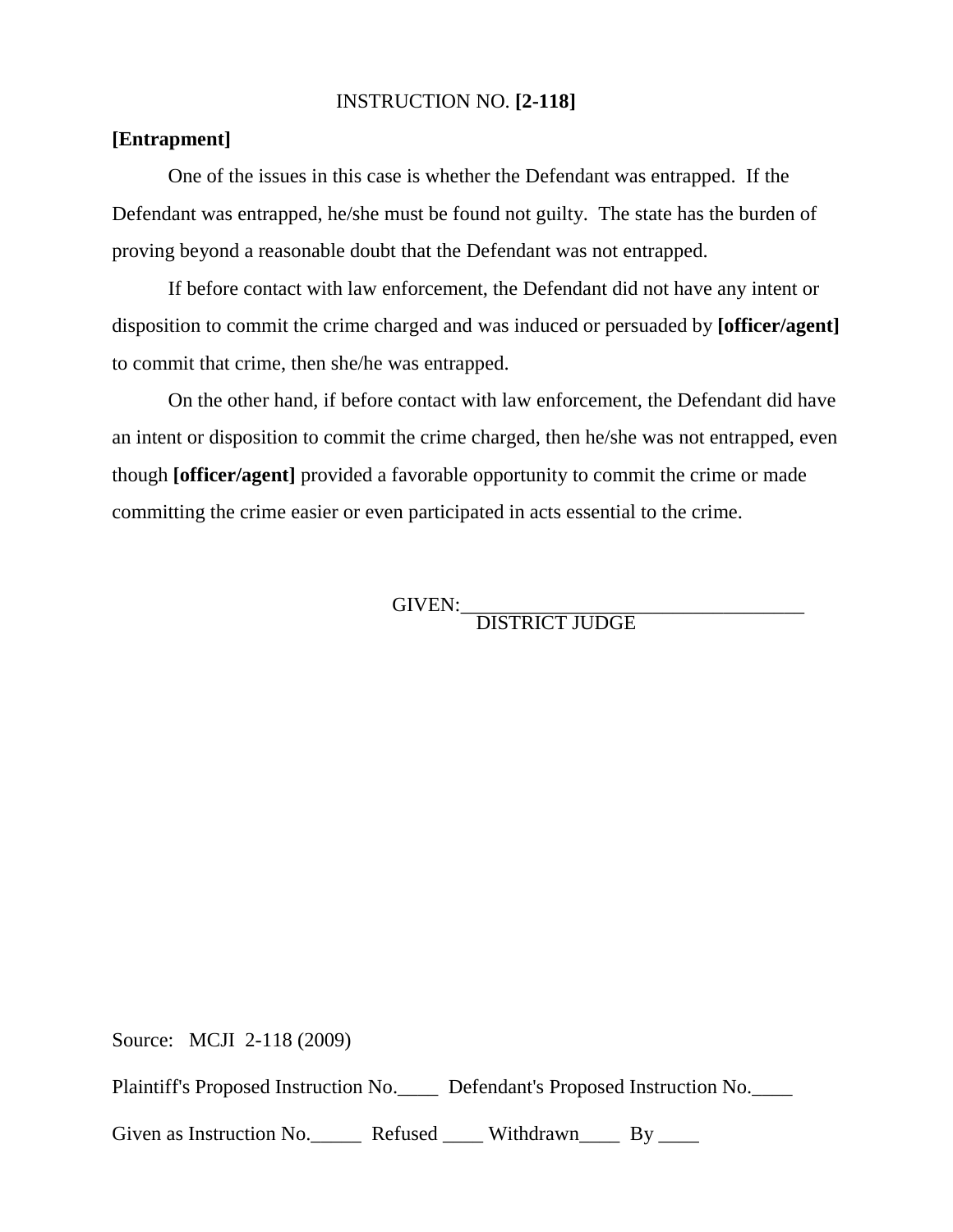## **[Entrapment, No. 2-118, 2009, Source and Comments]**

- SOURCE: *State v. Brandon*, 264 Mont. 231, 870 P.2d 734 (1994); *Jacobsen v. United States*, 503 U.S. 540, 112 S.Ct. 1535 (1992); *U.S. v. Mkhsian*, 5 F.3d 1306 (1993), (*overruled on other grounds by U.S. v. Keys*, 133 F.2d 1282 (1998)).
- COMMENT: The former MCJI 9-101(b) has been revised to conform to *Jacobsen*, in which the U.S. Supreme Court held that the government must prove that the accused was predisposed to commit the criminal act prior to contact with law enforcement officers. In *Brandon*, the Montana Supreme Court emphasized that it is the government's burden (once evidence of inducement is shown by the Defendant) to prove that the Defendant was predisposed to violate the law before the government intervened.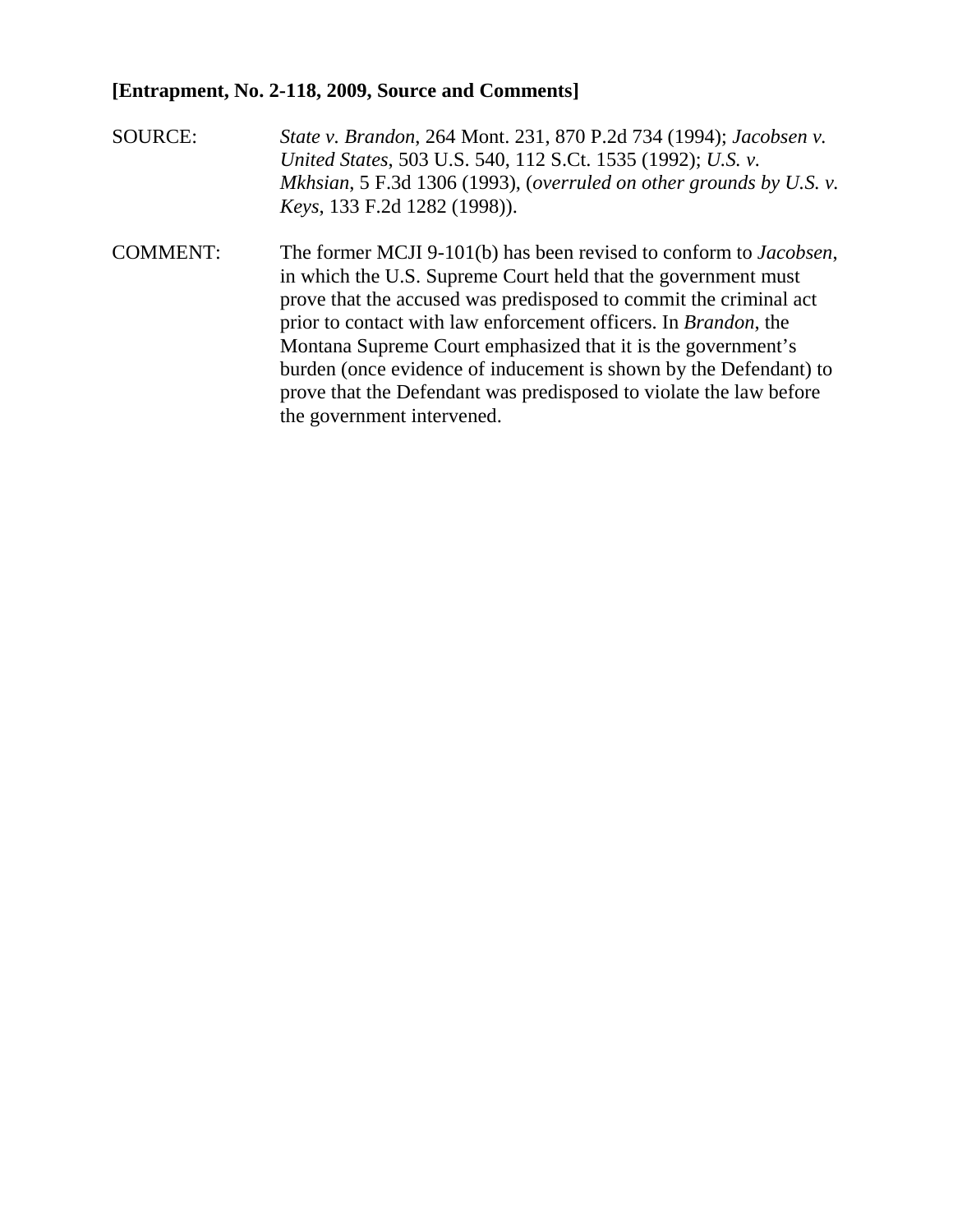#### INSTRUCTION NO. **[2-119]**

# **[Alibi]**

The Defendant has introduced evidence for the purpose of showing that the Defendant was not present at the time and place of the commission of the alleged offense for which the Defendant is here on trial. If, after considering all the evidence, you have a reasonable doubt that the Defendant was present at the time the crime was committed, you should find the Defendant not guilty.

GIVEN:\_\_\_\_\_\_\_\_\_\_\_\_\_\_\_\_\_\_\_\_\_\_\_\_\_\_\_\_\_\_\_\_\_\_ DISTRICT JUDGE

Source: MCJI 2-119 (2009)

Plaintiff's Proposed Instruction No.\_\_\_\_ Defendant's Proposed Instruction No.\_\_\_\_

Given as Instruction No. Refused Withdrawn By \_\_\_\_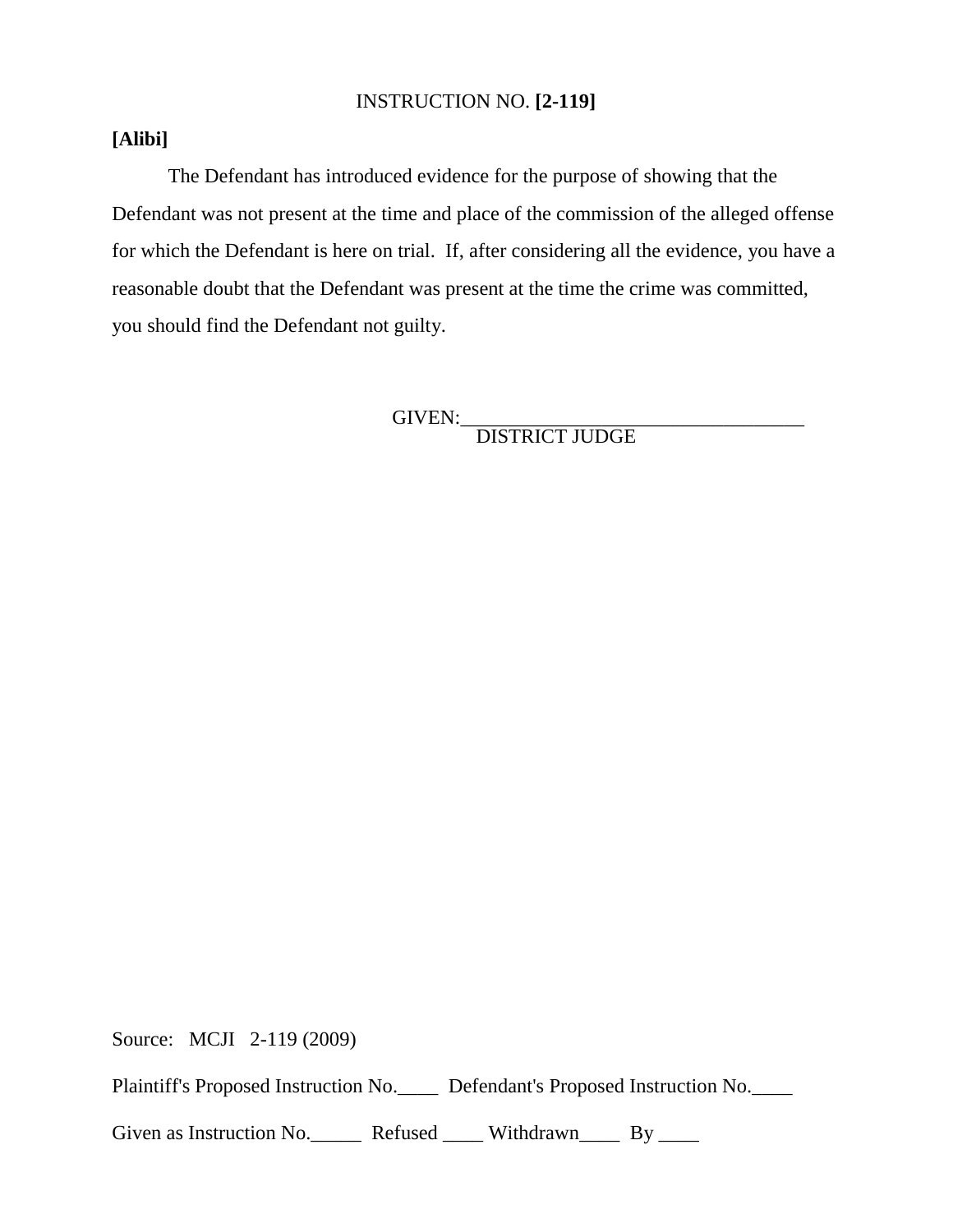# **[Alibi, No. 2-119, 2009, Source and Comment]**

SOURCE: CALJIC 4.50, Spring 2008 Edition.

COMMENT: Cite as MCJI 2-119.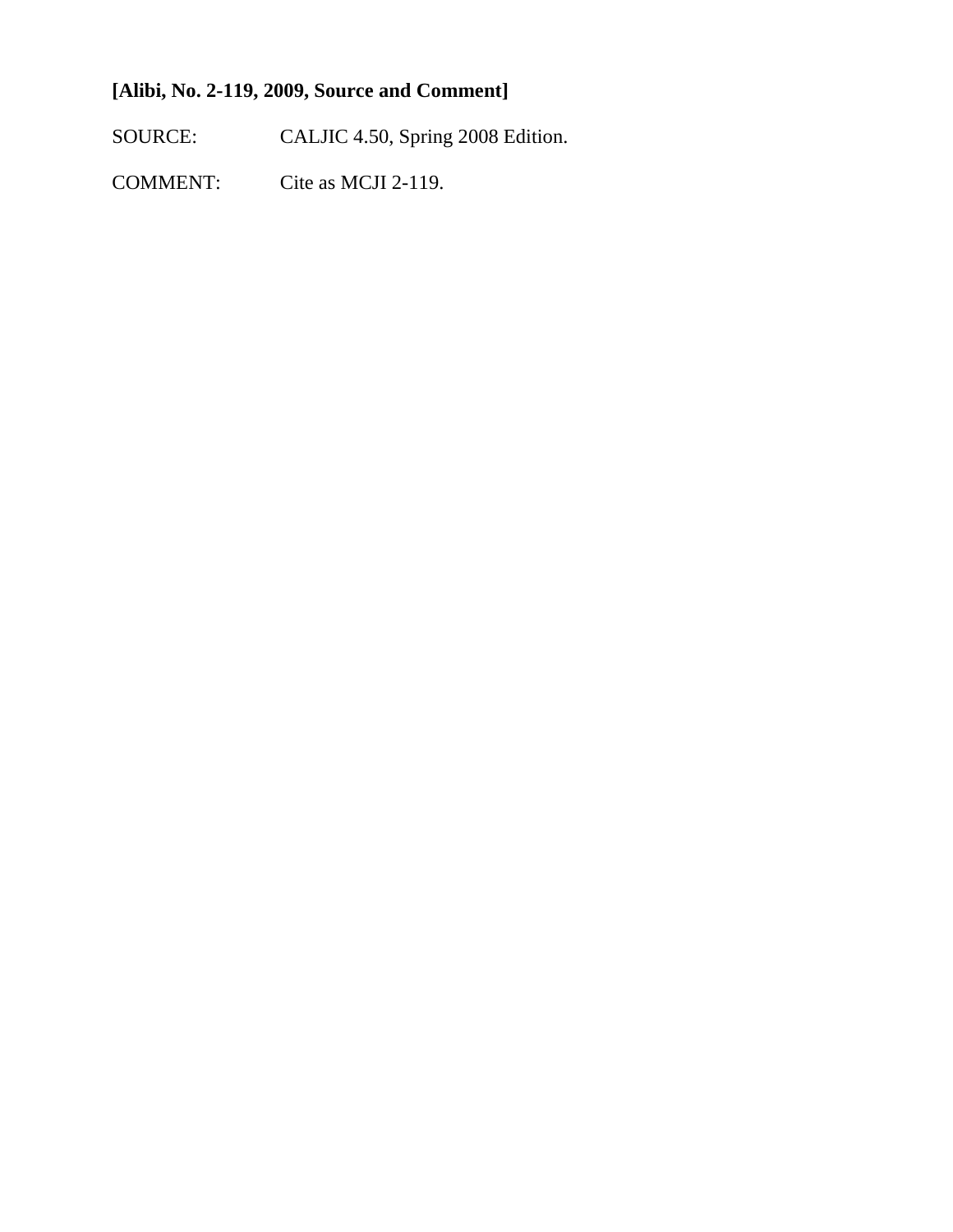#### INSTRUCTION NO. **[2-120]**

### **[Mental Disease or Defect]**

Mental disease or defect means an organic, mental, or emotional disorder that is manifested by a substantial disturbance in behavior, feeling, thinking, or judgment to such an extent that the person requires care, treatment, and rehabilitation. It does not include an abnormality manifested only by repeated criminal or other antisocial behavior, a developmental disability, or drug or alcohol intoxication or addiction.

GIVEN:\_\_\_\_\_\_\_\_\_\_\_\_\_\_\_\_\_\_\_\_\_\_\_\_\_\_\_\_\_\_\_\_\_\_ DISTRICT JUDGE

Source: MCJI 2-120 (2009)

Plaintiff's Proposed Instruction No.\_\_\_\_ Defendant's Proposed Instruction No.\_\_\_\_

Given as Instruction No. Refused \_\_\_\_ Withdrawn By \_\_\_\_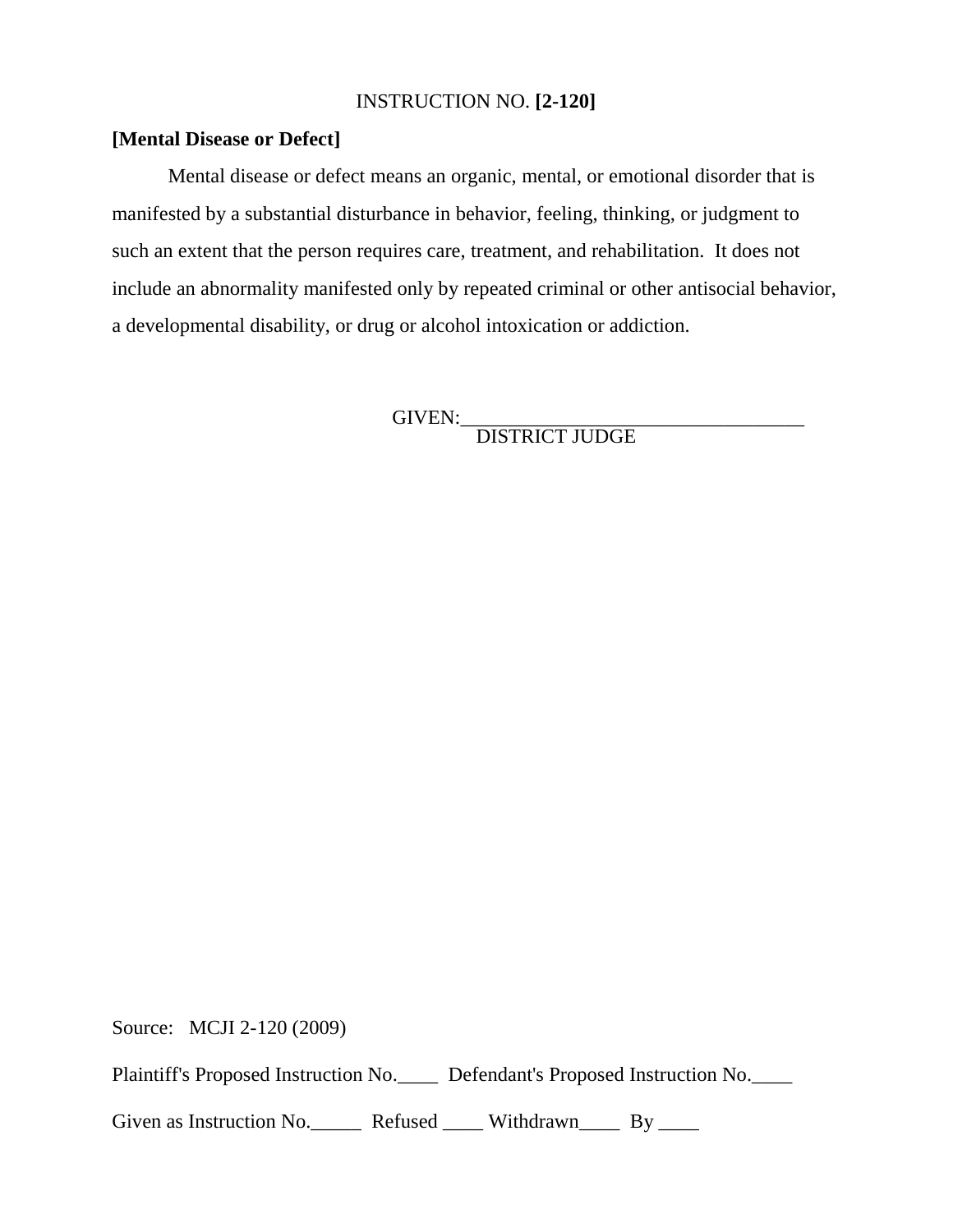# **[Mental Disease or Defect, No. 2-110, 2009, Source and Comment]**

- SOURCE: MCA § 46-14-101(2007).
- COMMENT: The definition in this instruction was added to the provisions of MCA § 46-14-101 in the 2003 legislative session. Previously, there had been no specific code definition.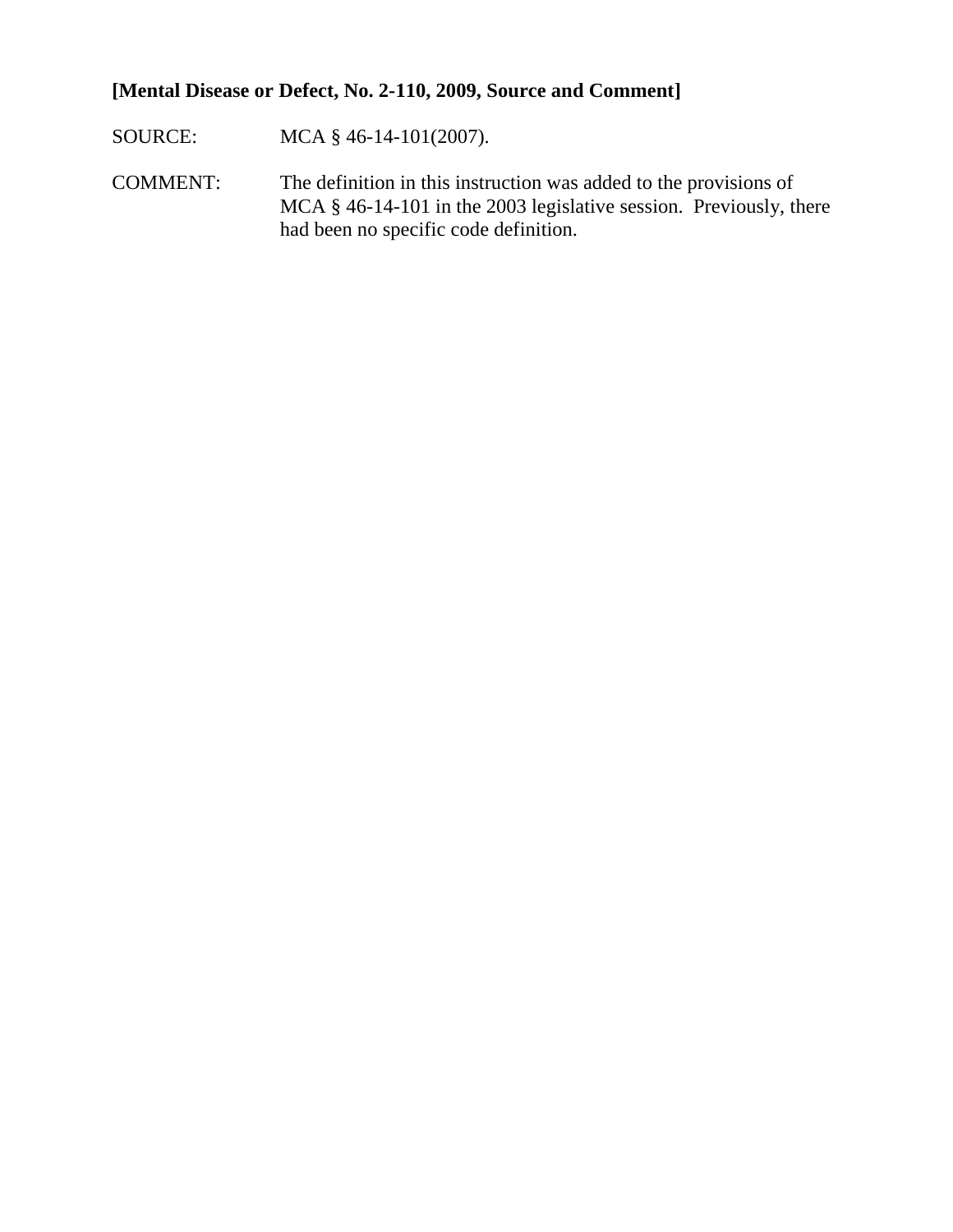#### INSTRUCTION NO. **[2-121]**

#### **[Mental Disease or Defect - Capacity to Act with Purpose or Knowledge]**

The Defendant has asserted that due to a mental disease or defect, he/she could not have had a particular state of mind which is an element of the offense, that is, he/she could not have acted purposely or knowingly in committing the acts constituting the offense. Evidence concerning the Defendant's state of mind at the time of the offense may be considered by you in determining whether the Defendant acted purposely or knowingly.

A person with a mental disease or defect may nevertheless act purposely or knowingly. Whether the Defendant had a mental disease or defect and whether he/she acted purposely or knowingly at the time of the commission of the offense are determinations of fact to be made by the jury alone. If you determine that the Defendant had a mental disease or defect at the time of the commission of the offense, you must also determine if the mental disease or defect prevented the Defendant from acting purposely or knowingly.

If you find beyond a reasonable doubt that the Defendant acted purposely or knowingly, even though he/she did have a mental disease or defect, you may not find him/her not guilty by reason of mental disease or defect.

If, on the other hand, you have a reasonable doubt about whether the Defendant did act purposely or knowingly as the result of a mental disease or defect, you must find him/her "not guilty" by reason of mental disease or defect.

As used in this instruction, the terms mental disease or defect do not include an abnormality manifested only by repeated criminal or other anti-social conduct.

GIVEN:\_\_\_\_\_\_\_\_\_\_\_\_\_\_\_\_\_\_\_\_\_\_\_\_\_\_\_\_\_\_\_\_\_\_ DISTRICT JUDGE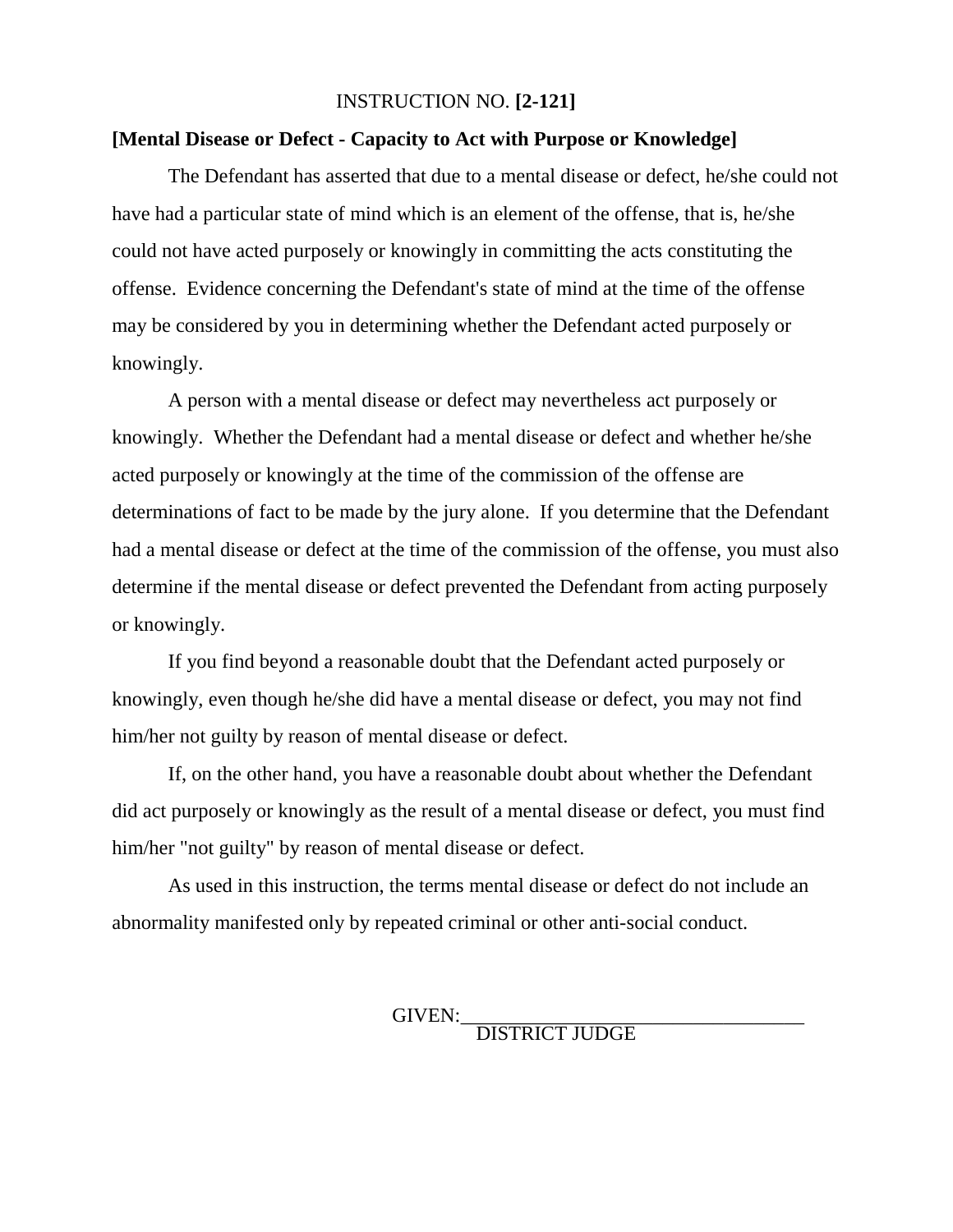Source: MCJI 2-121 (2009)

Plaintiff's Proposed Instruction No.\_\_\_\_ Defendant's Proposed Instruction No.\_\_\_\_

Given as Instruction No. Refused \_\_\_\_\_ Withdrawn\_\_\_\_\_ By \_\_\_\_\_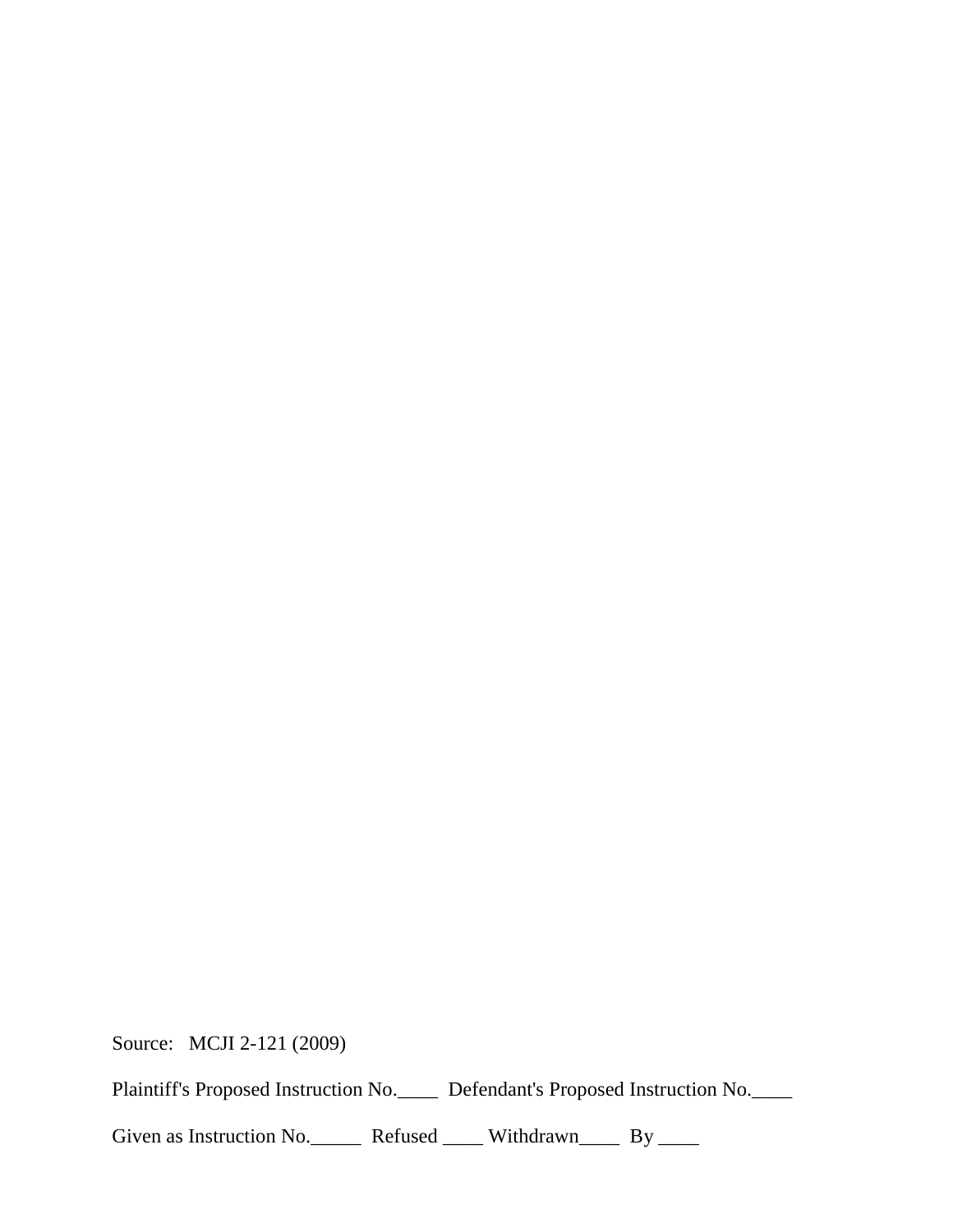**[Mental Disease or Defect - Capacity to Act with Purpose or Knowledge, No. 2-121, 2009, Source and Comment]**

SOURCE: MCA § 46-14-101 et seq (2007); *State v. Cowan*, 260 Mont. 510, 861 P.2d 884 (1993); *State v. Byers*, 261 Mont. 17, 861 P.2d 860 (1993), (*overruled on other grounds in State v Rothacher*, 272 Mont. 303, 901 P.2d 82 (1995)).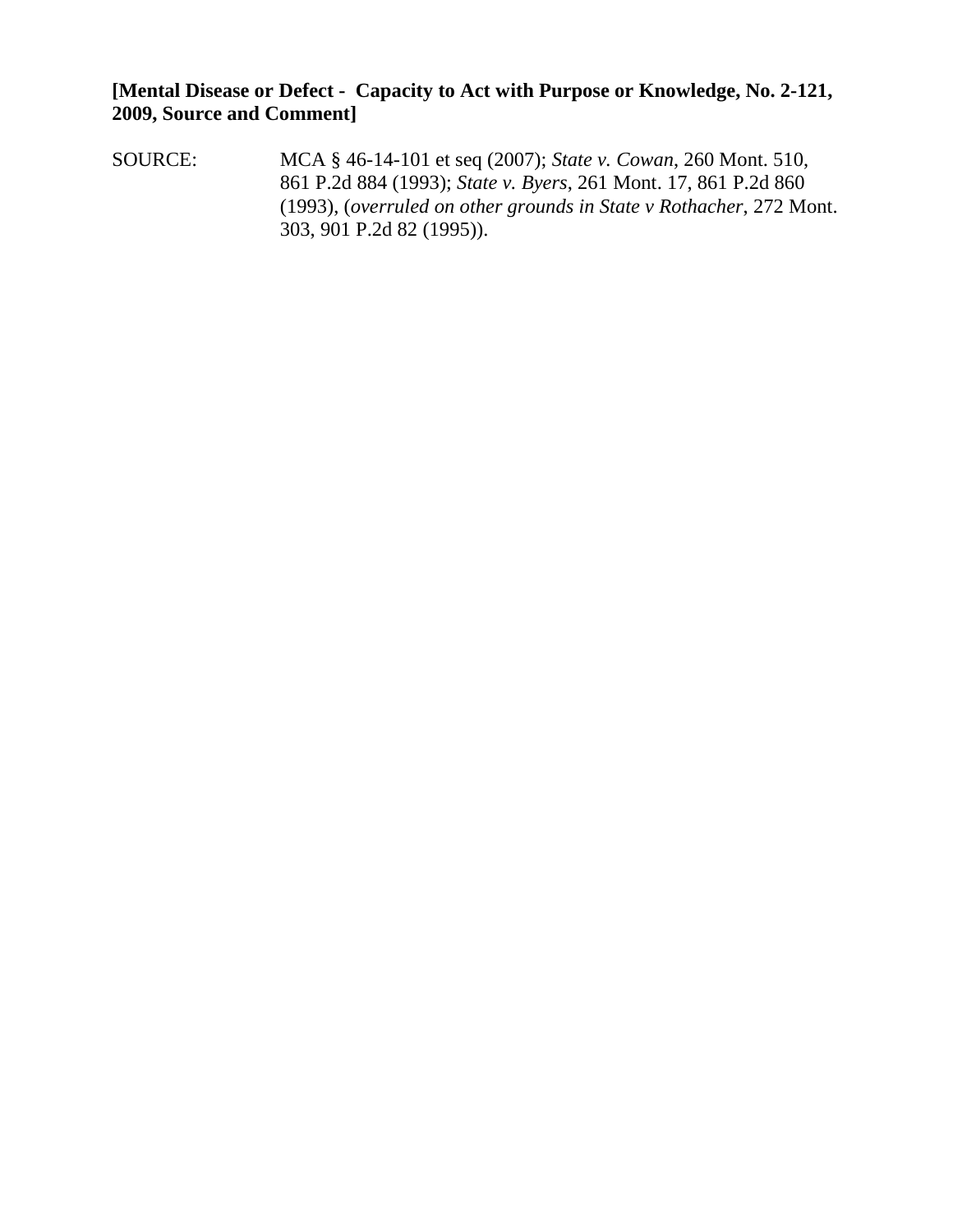# INSTRUCTION NO. **[2-122]**

# **[Child or Children]**

"Child" or "children" means any individual or individuals under 18 years of age, unless a different age is specified.

GIVEN:\_\_\_\_\_\_\_\_\_\_\_\_\_\_\_\_\_\_\_\_\_\_\_\_\_\_\_\_\_\_\_\_\_\_ DISTRICT JUDGE

SOURCE: MCJI 2-122 (2009)

Plaintiff's Proposed Instruction No. Defendant's Proposed Instruction No.

Given as Instruction No. \_\_\_\_\_\_\_\_ Refused \_\_\_\_\_\_\_ Withdrawn\_\_\_\_\_\_\_ By\_\_\_\_\_\_\_